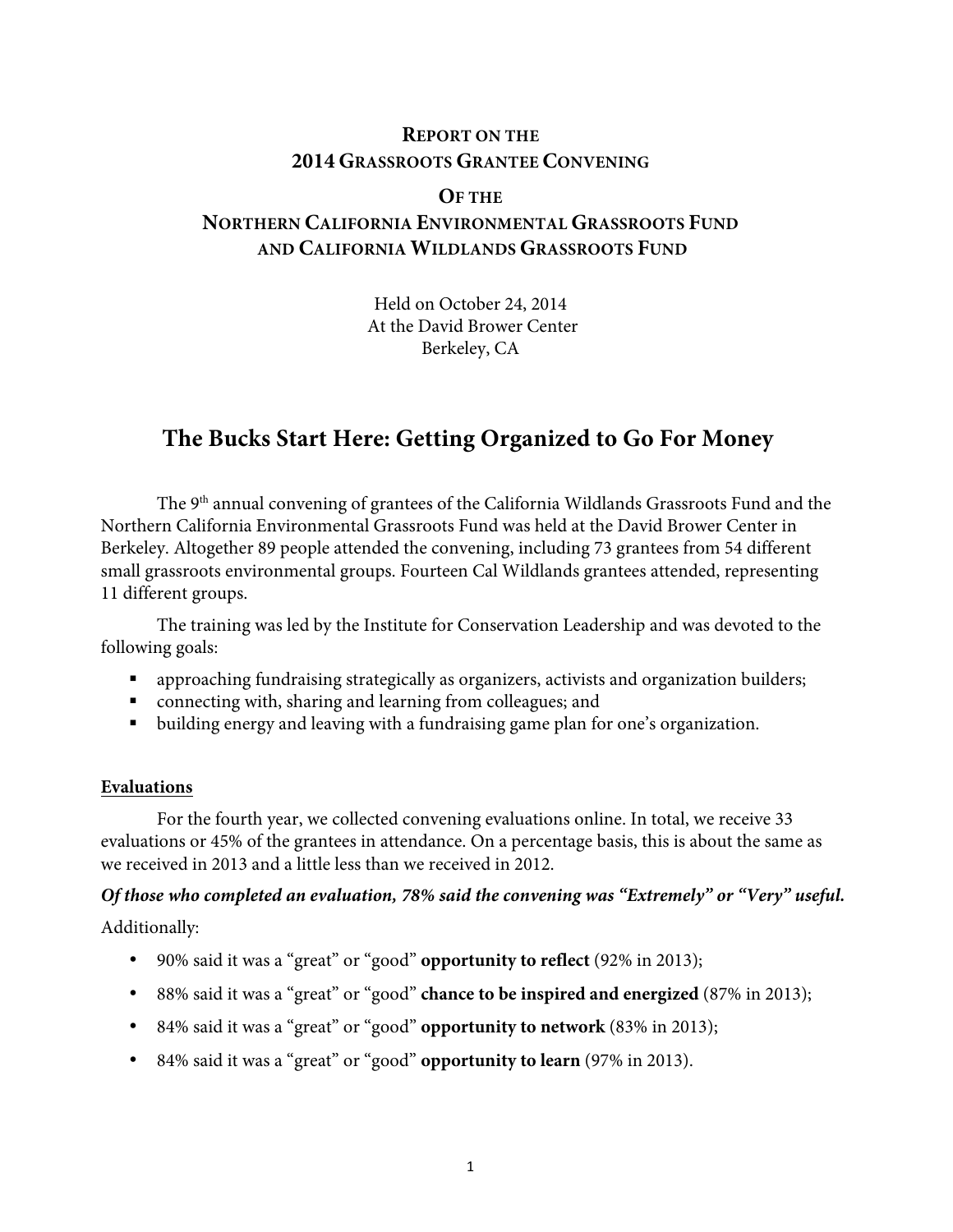# **Quotes from the evaluations:**

*Overall the convening was incredibly well organized, welcoming, and energizing. The presenters were confident and prepared. The food was wonderful, and the Rose Foundation staff radiates. It was excellent to be able to connect to many of them and other funders. The David Brower building was the perfect setting.*

*It was helpful to hear from some fundraising pros about how to become more effective at securing funds for our organization. I feel that the presenters did a good job of presenting different techniques that our group can try to increase the effectiveness of our fundraising campaigns. Aside from that, just getting to meet and observe all of the folks that were in attendance was inspiring and rewarding.*

*I appreciated the variety of learning styles that were accommodated throughout the day, and enjoyed having a yoga/stretch component in the day. (I) would have liked to hear more success stories from organizations in the room.*

*It is great to integrate with other non-profit groups that are working to bring positive change to their local place. Fortunately one of my board members was able to attend and that gave us an opportunity to brainstorm and to come up with new ideas that we will be working to implement in the near future. I like to hear what other groups are doing to overcome the obstacles that they are presented with.*

*The unfortunate reality is that organizations have to spend quite a bit of time and focus on fundraising rather than on delivering program. Getting more effective and efficient allows for more focus on the reason why we do this in the first place.*

*The training allowed me to see where gaps in my knowledge and capabilities were.*

*I got to understand the ubiquitous nature of our own issues and what groups are working on to resolve.*

*I left feeling so excited about being a part of a powerful movement.*

*Your are doing a great service to compromised communities by supporting and educating grassroots groups concerned about making their communities better and safer. This will be even more important given the recent election results.*

# **What People Liked Most**

*The networking was excellent, and having the long lunch provided for that to happen. (multiple comments)*

*It was helpful to have time away from to do lists to reflect.*

*I learned some great models for fundraising, particularly for organizations that have grown past the grassroots level.*

*The material presented got me reviewing what strategies our organization implements effectively for fundraising, and what strategies we could be utilizing more. I came out of the convening with a renewed commitment to better connect with and cultivate our major donors.*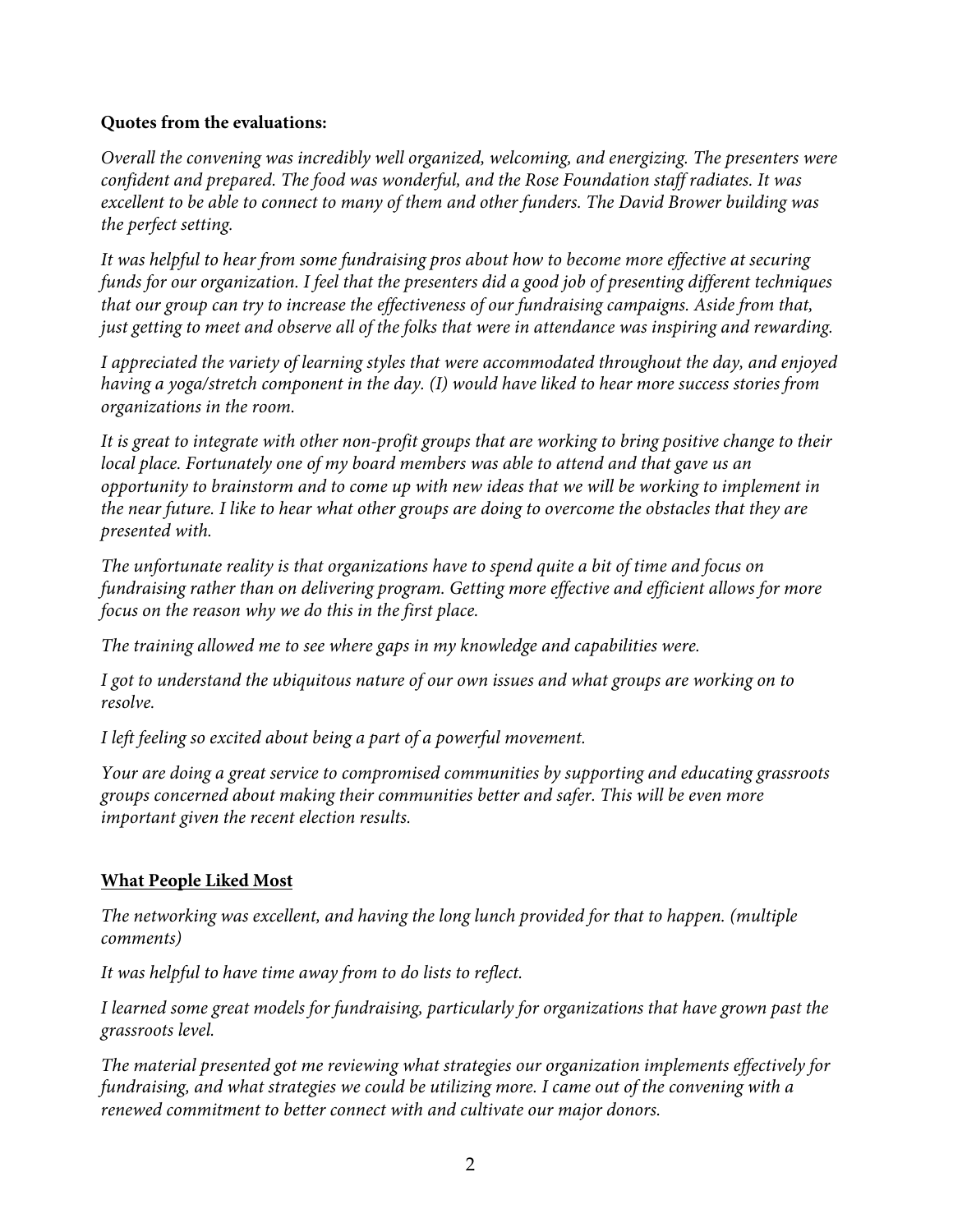*I appreciated the energy and involvement of participants. The audience was clearly energized, which gave a fun atmosphere to the room.*

*I picked up some very good ideas and specific suggestions or connections in our topic discussions toward the end of the day. The work sheets are useful and we are bringing them back to our board.*

*I enjoyed connecting with other people who are thinking about the same kinds of questions, as well as the expertise of the presenters and the ideas of the other people attending.*

*The quality of the entire day – material covered, excellence of participants and presenters, care & concern of the Rose Foundation staff.*

*Appreciated that you gave participant list by geographic area AND issue.*

# **What People Liked Least**

*The lack of respectful behavior by a significant percentage of the attendees resulted in many, many side conversations taking place so loudly and with such a lack of consideration that the lessons and techniques that Peter and Amy were sharing were often drowned out or difficult to fully grasp. It was not a problem of microphones. It was a lack of responsive attention by many of the participants.*

*There were times where I felt frustrated for the presenters who kept having to speak over the room and wait for them to pay attention. I would have liked to see someone step up and ask the room to be respectful to the presenters who had traveled all the way from D.C.*

*There was too much time taken up with setting the stage in the morning. The opening remarks were too many and too long. The workshop didn't begin until 10:30. Might the introductions have taken place during the breakfast? (several comments)*

*What I would have appreciated learning more on was specific techniques we could implement, or in depth detail on some of the topics that were covered with what seemed to me to be a broad brush.*

*I would have wanted a little more peer-to-peer time, to change tables at least once. I only was able to work with folks at one table and as a result I did not get to interact with as many folks as I would have liked to.* 

*The Swap Meet was what I liked the least.*

*Disposable eating materials.*

*The room was too noisy for the small group interactions.*

# **Changes Grantees Plan to Take As a Result of Attending the Convening**

We asked grantees, "What is one thing you hope to accomplish, change or do as a result of attending this convening?" Many said they were going to share the information with their board/steering committee and get them more engaged in fundraising. Many said they were going to share the handouts from the training to engage their staff and board in implementing their fundraising plan. Here are some other responses: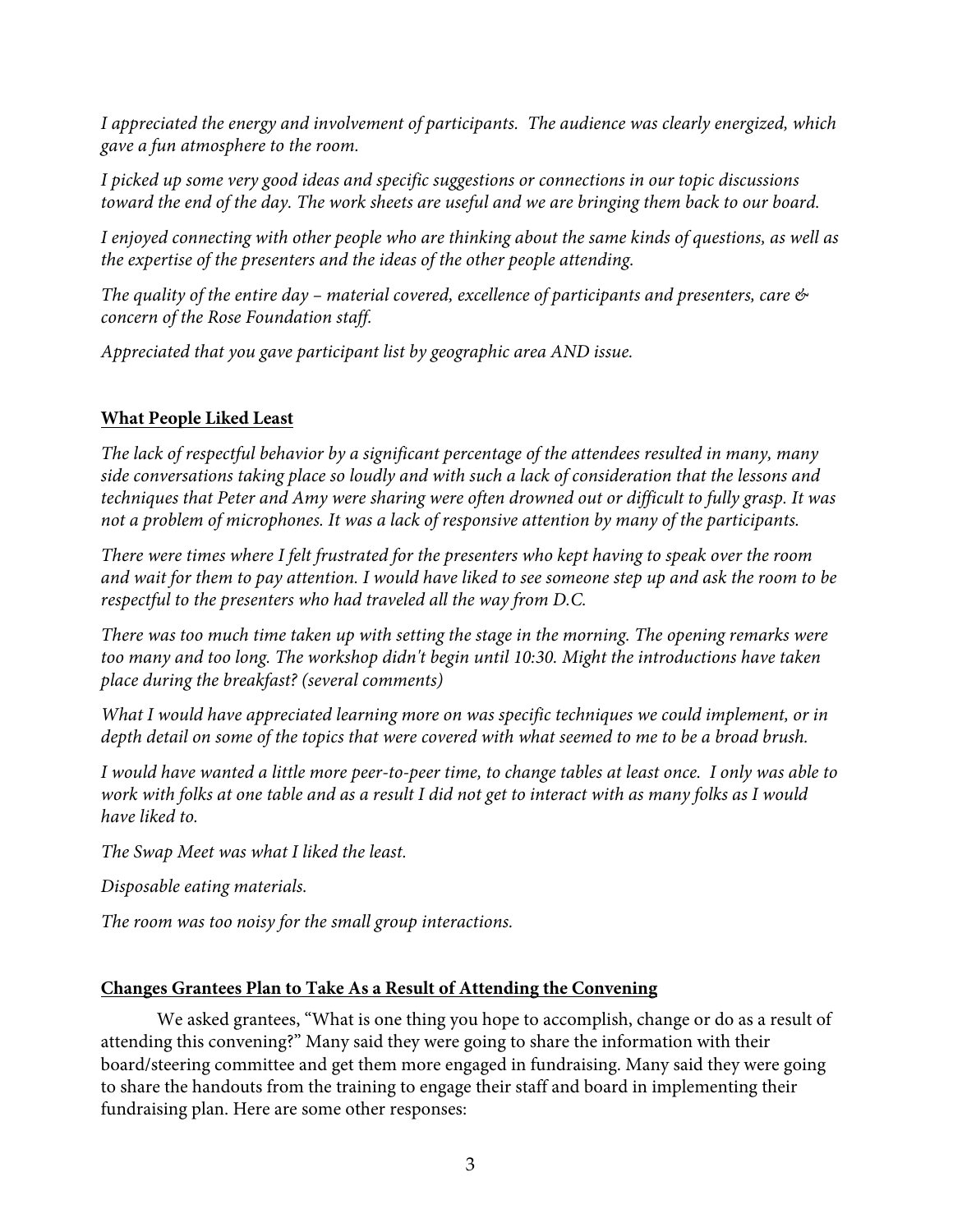- Develop and implement our Major Donor campaign
- Increase our direct individual donor fundraising
- Pay more attention to large donors/donations
- Involve our board more
- Put effort into getting to know my donors before requesting funds from them
- Find some new board members that will bring new energy to our group
- Concentrate time on large donor development and divert time & energy from the mailing/phone-a-thon
- Partner with two of the organizations from the conference

# **Comments on Specific Workshop Sessions**

# **Fundraising = Organizing and Activism; Fundraising Readiness**

The training began with a conversation about fundraising as organizing, as a means for building and controlling organizational assets, and a strategy for social change. Then participants were asked to conduct an organizational assessment on their organization's fundraising readiness and then share their observations with a partner. The following input was received:

*What I think would have been helpful is a description of three semi-real case studies with different staff sizes, the fundraising choices chosen, the inputs, and the results. Sometimes just deciding how to use limited staff, budget, and board time resources can feel daunting.*

*It seemed that they were trying to get a lot of information into a short amount of time and with discussions it made that very hard to do.*

*I don't feel the speakers knew their subject that well and instructions (were) not adequate.*

# **Fundraising Reasons; Methods and Goals**

The training continued with a handout where participants were encouraged to develop a "Case Statement" to address the following questions about their organization: "What are you fixing? Why does it matter? How can people help?" The trainers encouraged grantees to focus their efforts on GIVERS, as opposed to people who have money but not necessarily a track record of being charitable. Then a conversation ensued about the various methods to raise money and supporters.

*I liked the combination of presentation and interactive exercises.*

*This portion of the presentation helped me to think about strategies that our group should try in the future.*

*It was good, useful chart to indicate what works and what doesn't in an easy to read fashion.*

*I would have liked to hear people in the room share their successes with the different methods of fundraising.*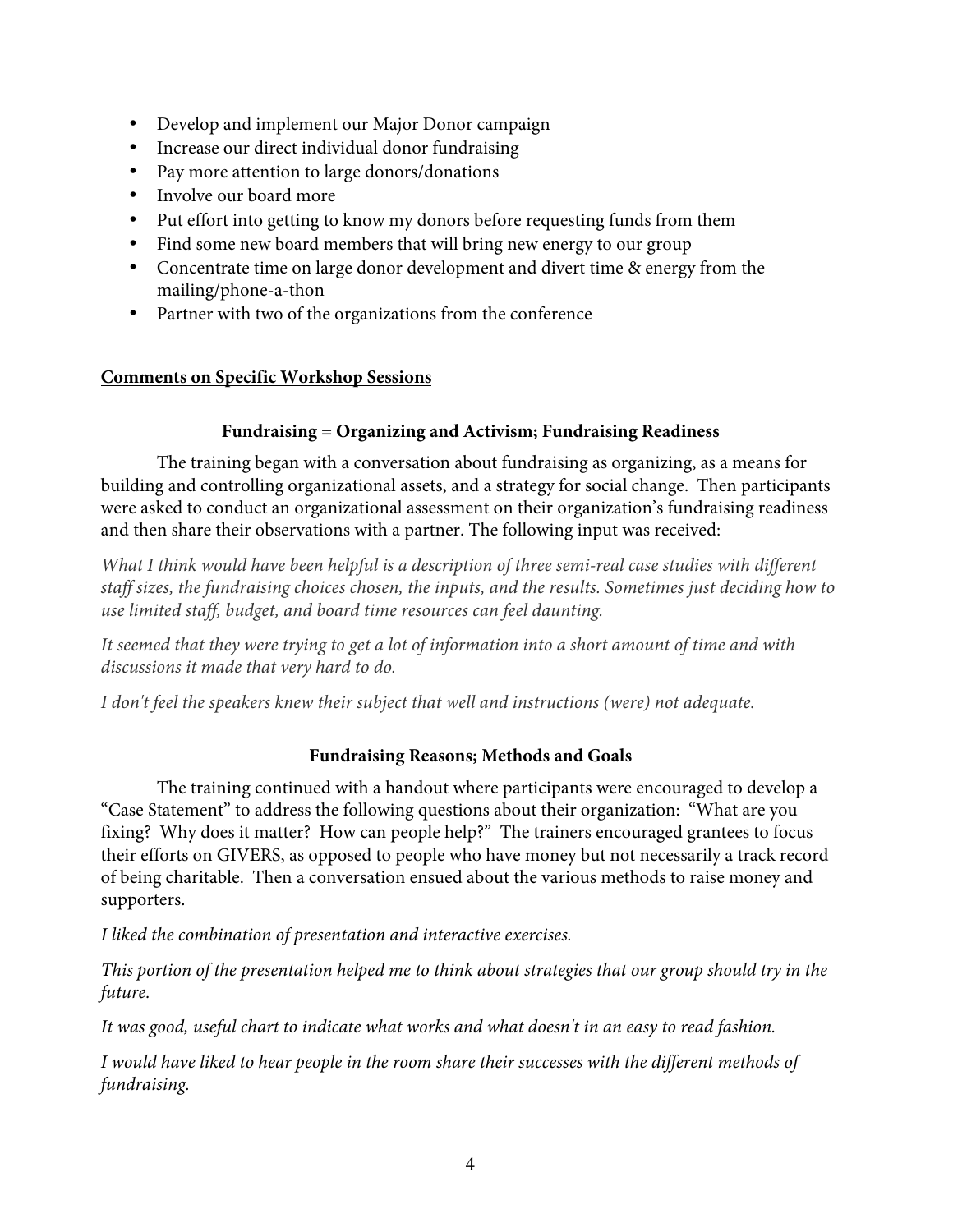### **Fundraising on a Shoestring**

For this session, participants were encouraged to match their fundraising method to their organizational goal and to 'dig where the gold is.' In other words, they were encouraged to be strategic about WHO they ask to support their organization based on the statistic that 20% of an organization's donors give approximately 80% of an organization's money. So cultivating and nurturing donors requires a lot of time and care. Then groups were asked to brainstorm how to allocate their time and effort based on their organization's needs and donor base. Here's the feedback from participants:

*This is the one I've been telling everyone about. I think I got the most out of this one.*

*This was relevant to our work and it gave us some good ideas about how we can better leverage our board and volunteers to raise money.*

*The pie chart was an excellent idea to get a good visual.*

## **Swap Meet for People to Discuss Priority Topics in Small Groups with their Peers**

The afternoon offered participants an opportunity to explore more deeply topics of particular interest with their peers in a 'swap meet.' The topics included: major donors, databases, volunteers, fundraising in rural areas, boards and fundraising, and changing foundation landscape. Participants self-selected the group they joined.

The comments from the evaluations indicated that this peer networking was helpful to some, but not others.

*I liked that the topics were selected based on input from participants. I also appreciated the length of these sessions. I liked being able to hear other people's problem solving suggestions.*

*It seemed like everyone had a different idea of what was to be discussed.*

*I didn't understand this session. The groupings were made up of people who all wanted more information about a topic. I expected there to be at least one person in the group who felt they had some expertise to share. It was an interesting conversation and I liked hearing about other organizations' struggles and how they addressed them but someone with expertise to guide the conversation more would have been so helpful. … There was no expert on the subject in our group*

*This was probably the best part of the day.*

# **Fundraising Action Plan**

The final session of the day was intended for participants to develop a preliminary action plan to implement their fundraising efforts for 2014-2016 based on the various methods discussed earlier. The intention was to provide each participant some concrete actions to implement the lessons from the day's training.

*I really like the action plan, as everything we learned needs to lead to real actions.*

*It is a good exercise, and while I think we did a good job, I would have liked more time to do it.*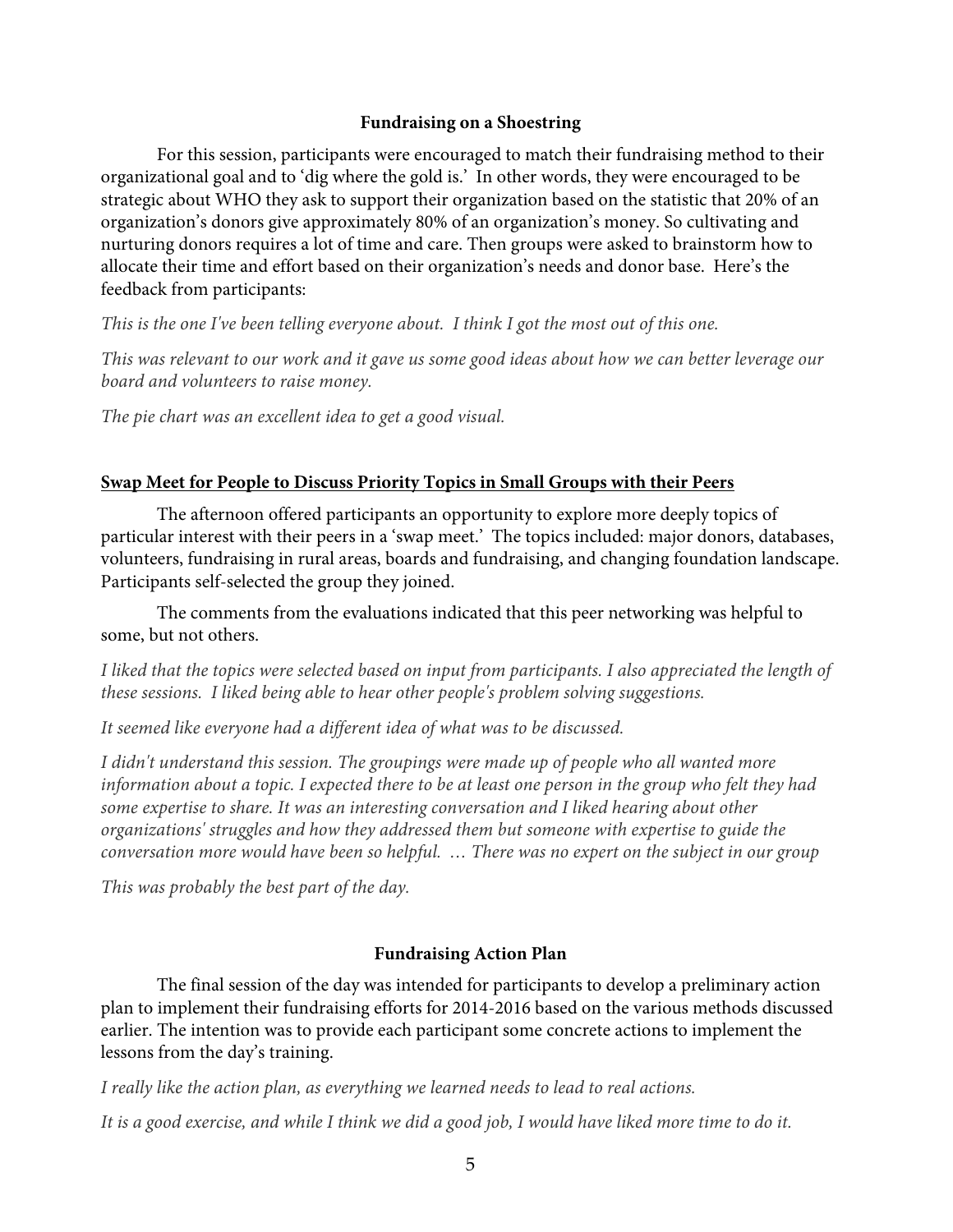*There were too many people there for the presenters to offer much feedback but I love the idea of mailing the plans back to us! Too often trainings are forgotten and this is a great way to nudge us to implement what we planned during the day.*

*This is where we realized that we needed a Board of Directors before we could go forward with more fundraising.*

*Our group was able to come up with a good game plan right there and then.*

## **Topics for Next Convening**

The most frequently requested topic for next year's convening was to do something similar to this year's convening (6 requests), with new variations including digging more into the fundraising process, grantwriting, and cultivating donors. This may be a good indication of a very successful convening.

The next requested topic was getting the most out of volunteers and boards (4 and 3, respectively). Storytelling and branding were requested by a total of 5 attendees. A couple of people suggested grouping people by issue area so that they can learn from each other's experiences and explore opportunities for sharing resources and collaboration. Here are some other suggestions for future convenings (each requested by one person):

- Social networking and crowdsourcing
- Advocacy strategies that work for grassroots organizations
- Collaboration
- Reporting back on work people did as a result of attending the 2014 Convening
- Facilitative Leadership planning meetings, running meetings, strategizing actions, designing pathways to achieving the actions, and enhancing the capacity of the organization's staff, board, and members

## **Locations for Future Convenings**

The majority of the people said that San Francisco Bay Area would be the best location for future convenings (11), with several suggesting we return to the same venue. Sacramento/Davis come in a distant second (3) though four (4) respondents expressed equal support for either Sacramento or Bay Area as a venue. Other locations mentioned included Stockton, Palo Alto and Tahoe.

## **Suggestions for Future Convenings:**

Overall, the sentiment expressed by the majority of survey respondents was in favor of the format for this year's convening, with many expressing appreciation for everyone being together in the same room for much of the day. A few suggestions for improvement include: shortening the morning overview and introductions, ensuring the large group was managed appropriately to minimize disruption by people having side conversations, increasing the number of interactive, smaller-group sessions and possibly grouping the participants by issue area for part of the day's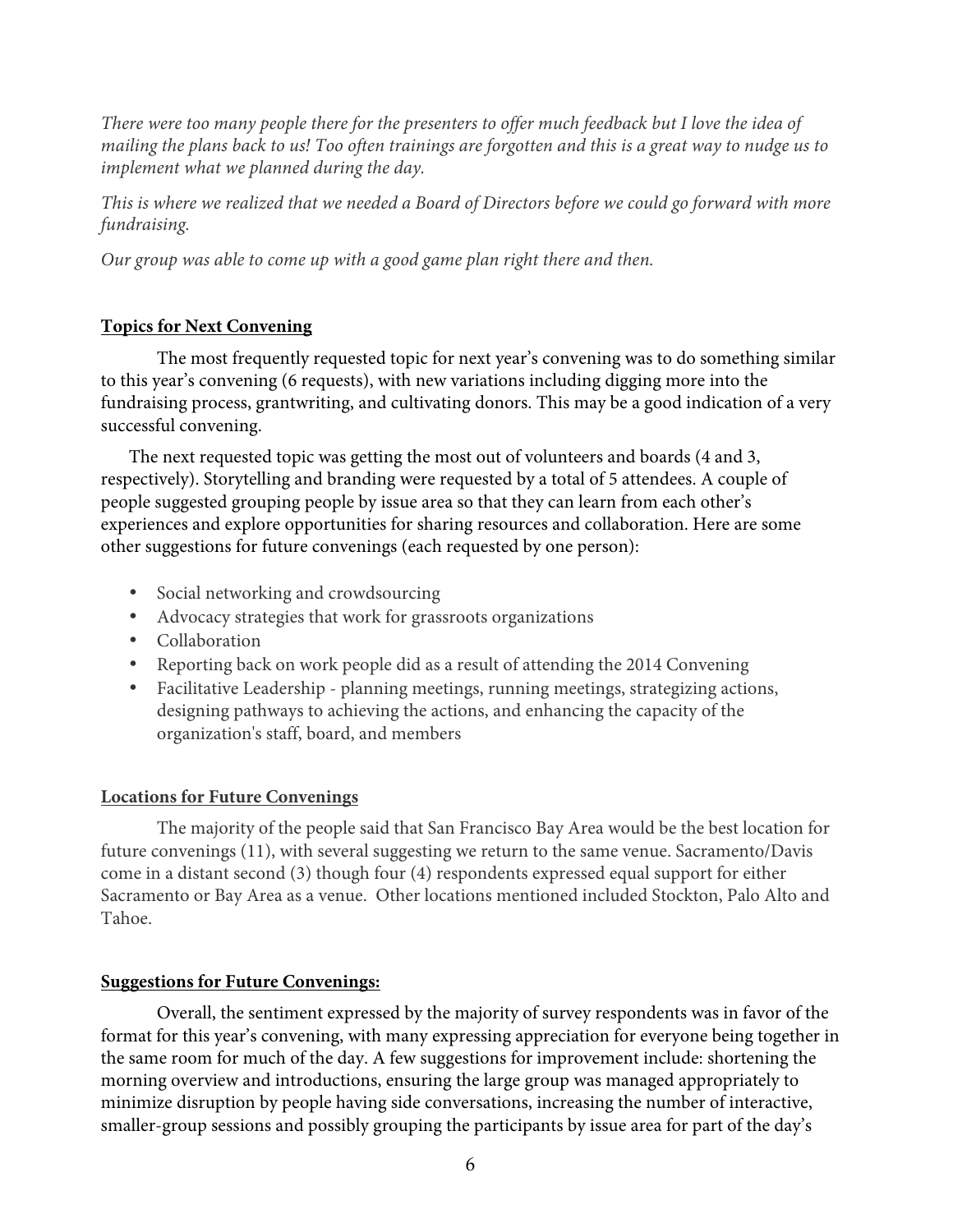conversation. Many appreciated the yoga offered during lunch and would like to see that return in future years, perhaps offered before lunch. Additional comments include the following suggestions:

*I would like more interaction, more idea exchange, more brainstorming in groups, sharing what worked and what didn't; essentially, less theory and lecturing … more active training.*

*Make sure everyone is paying attention at the same time, use a bell or some noise to gain attention. Really lay out participant behavior expectations clearly and reaffirm if needed*

*I would like the handouts to be indexed to the overall process. So we could easily review the data a few weeks later without confusion.*

*Give groups working on similar issues (food, water, energy, schools, etc.) a chance to organize by issue area and talk.*

## **Training Webinars**

We asked if in addition to the annual convenings if people would be interested in training webinars. Fourteen (14) said yes, 8 said maybe depending on the topic, and only 1 said no. Respondents did note the lack of Internet consistency in rural areas as a barrier. And another asked whether other trainers already offer webinars on related topics of interest.

### **Travel Stipends**

To make the conference affordable for those traveling from far away, we offered travel and hotel stipends for those traveling from afar. We provided 22 travel stipends of up to \$100, and 5 hotel stipends of up to \$130 each. Grantee travel and hotel stipends totaled \$2,700.

### **Accessibility**

Despite our outreach and sending out an invitation in Spanish, for the second time in many years, we did not have any Spanish-only speaking participants that needed interpretation services. We had arranged for two on-site interpreters and headphones but, due to lack of registrations by monolingual Spanish speakers, cancelled their services. We did not have any hearing impaired people this year, as we did have one last year.

### **Video Taping of Convening**

We hired Crescendo Videography to document the event. The video has been edited and is a total length of 2  $\frac{1}{2}$  hours. The sessions are nested within a playlist so that the day's presentations can be accessed individually or played through entirely. They are available on YouTube and are also posted on Rose Foundation's website.

As of this writing, section one has had 55 views, section two has had 25 views, and section three (which captures conversations from the various swap meet discussions and the report back) has had 16 views to date. Providing video recordings is an important tool for extending the reach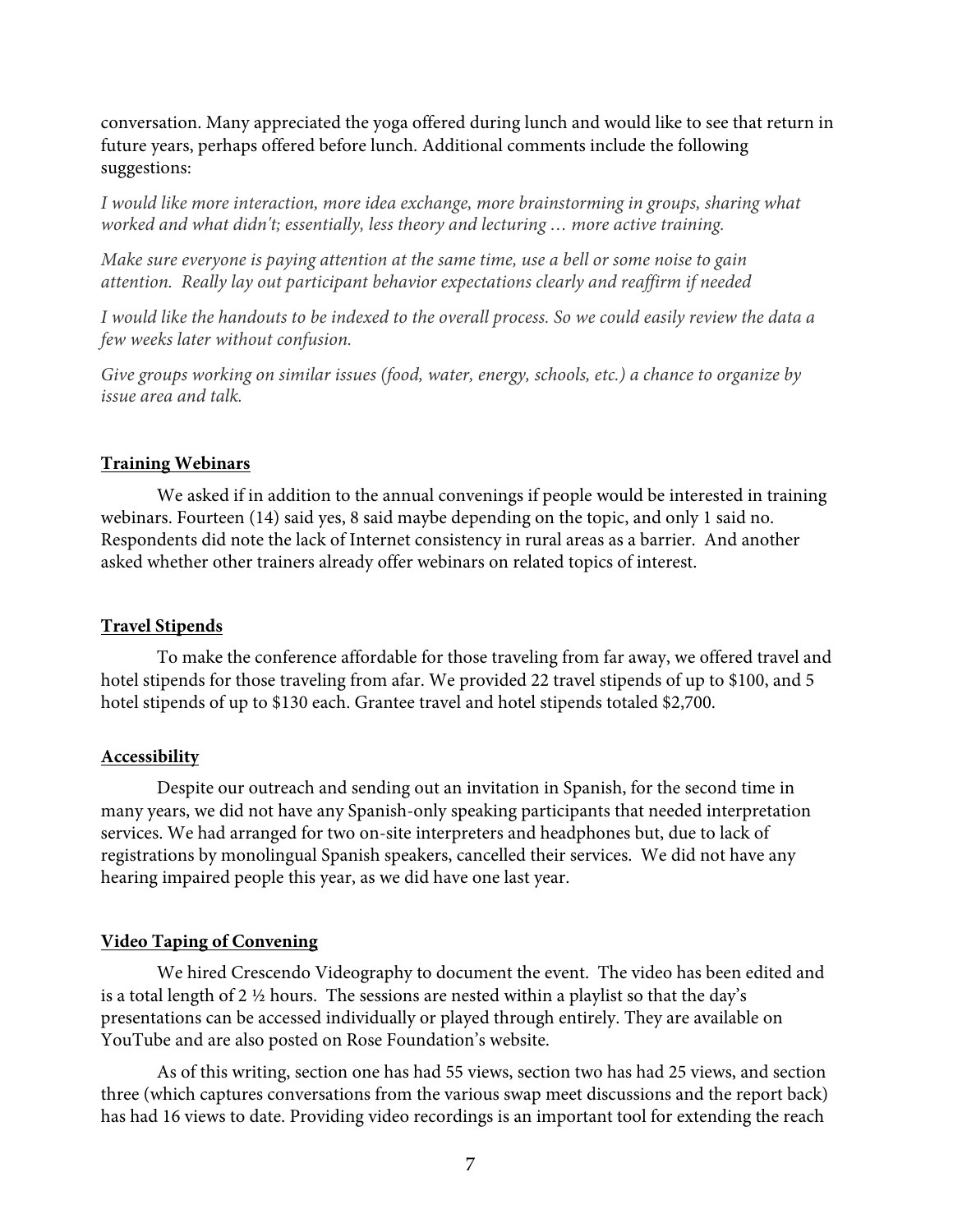of a one-day training, and people are watching. But from the participant evaluations and debrief session with the trainers, many people including the trainers found the videographer distracting.

## **David Brower Center**

The venue worked really well this year, with a number of respondents suggesting we return to the Brower Center for future convenings. When we did break up into smaller groups, there were opportunities to convene both inside and out and upstairs and downstairs.

There was a problem with sound, as one of the lapel microphones didn't work in the morning, and people throughout the day had problems hearing over the lively conversations that were happening in the room.

The meeting location and venue both received high marks from the survey respondents. 94% rated the Brower Center as "great" or "good" as a venue, with a number of folks suggesting we consider coming back in a future year.

## **Logistics**

100% of the survey respondents rated the registration process favorable, with one respondent stating "*The logistics were all fantastic. Thanks!*"

There were no complaints about meeting in the Bay Area (97% rated it as "great" or "good"), possibly because those who felt it was too far to travel ultimately did not attend. As a matter of practice, we tend to alternate the convening location between the Bay Area and Sacramento every other year.

We worked with a new caterer this year and, while there were some bumps in terms of timing of delivery, the food was really well received with 100% or respondents rating the food as "great" or "good." We were able to celebrate the end of the convening with an outdoor reception at the Brower Center, which some people enjoyed so much that we had to encourage them to leave.

# **Zero Waste**

The conference was very close to being zero-waste, as all the food was served with compostable plates, cups, flatware and napkins. This year, we decided to use compostable instead of reusable plates, cups and silverware in order to keep our food cost lower. Our staff was able to take most of the leftover food and reuse for a nonprofit event the following day.

# **Carbon Footprint**

To offset the carbon footprint of the event, we made a donation to Solar Richmond, which provides job training and solar installations to low-income residents of Richmond, and is a former grantee of the Grassroots Fund.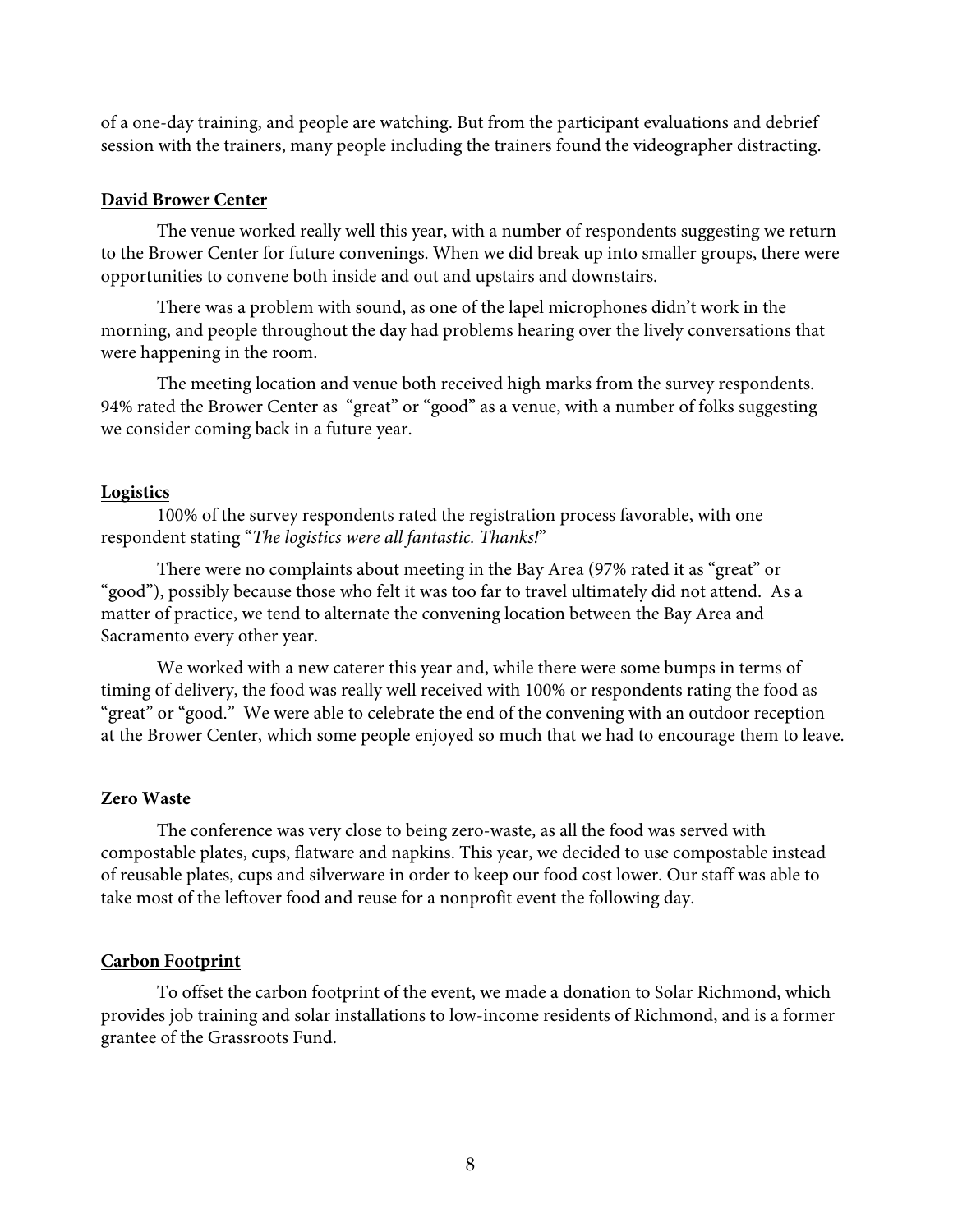# **CALIFORNIA WILDLANDS GRASSROOTS FUND GRANTEES IN ATTENDANCE**

| Bay Area Coalition for Headwaters                          | Mountain Meadows Conservancy                   |
|------------------------------------------------------------|------------------------------------------------|
| California Native Grasslands Association                   | Sacramento River Preservation Trust            |
| Central Sierra Environmental Resource                      | <b>Sugar Pine Foundation</b>                   |
| Center (CSERC)<br><b>Citizens for East Shore Parks</b>     | Waldo Holt San Joaquin Wildlife<br>Conservancy |
| <b>Community Action Project</b>                            | <b>Washoe Meadows Community</b>                |
| Habitat 2020/Environmental Council of<br>Sacramento (ECOS) |                                                |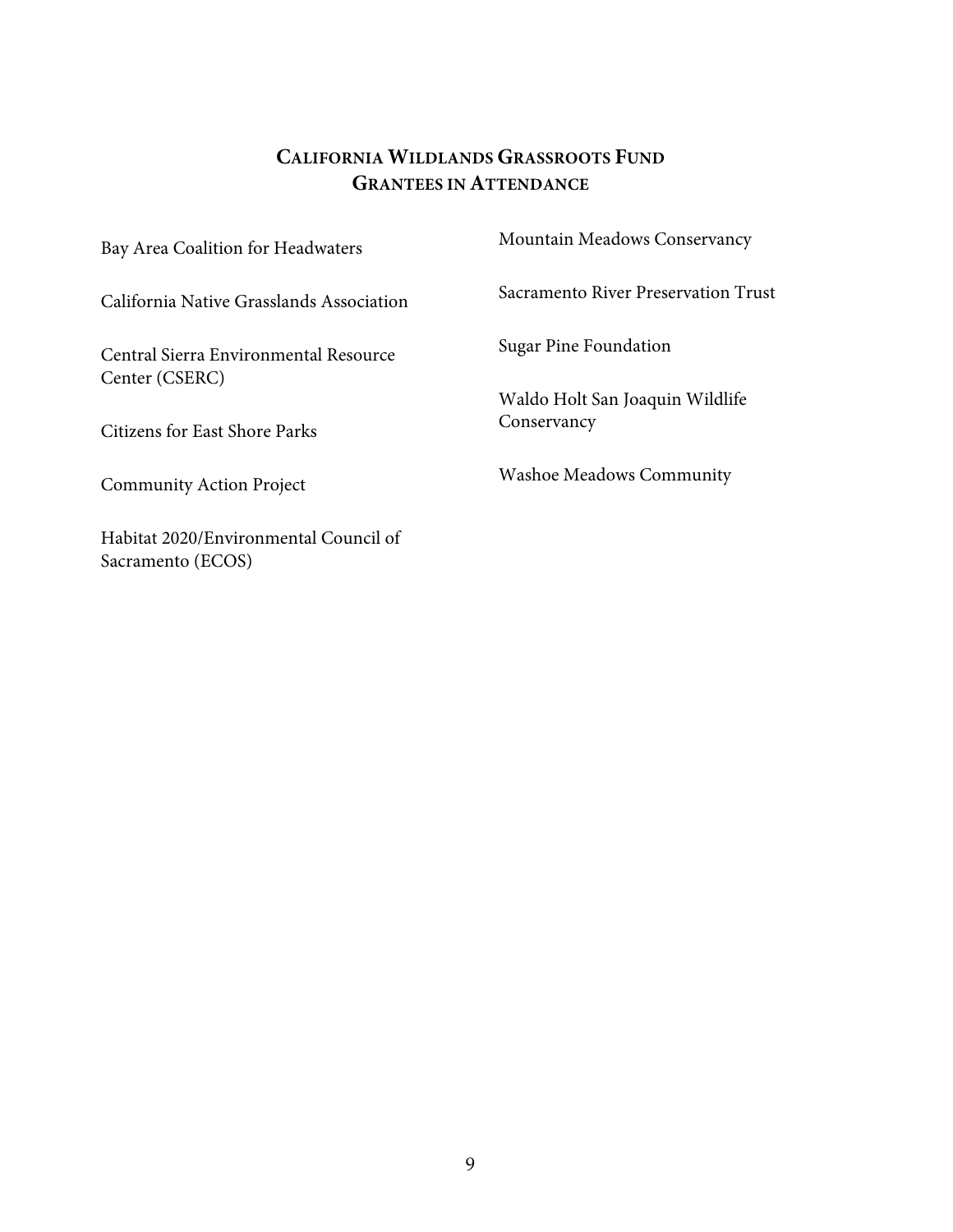# **GRANTEE REFLECTIONS ON THE DAY**

| <b>Things Individuals Liked</b>    | Things Individuals Suggested for Change |
|------------------------------------|-----------------------------------------|
| Interactive                        | Change tables/groups during the day     |
| Yoga                               | Visuals that matched handouts           |
| Food and coffee                    | Similar content                         |
| Making us do an action plan        | Condense intro                          |
| Discussion                         | More time on methods                    |
| Networking                         | Noisy room                              |
| Connecting with Rose Foundation    | Use clap once if you can hear me, etc.  |
| All in the same room               | Role play an ask                        |
| Grateful for inspiring work of all | 60-30-10 switch roles                   |
| Cross-pollination                  | Yoga before lunch                       |
| Solidarity - not alone             |                                         |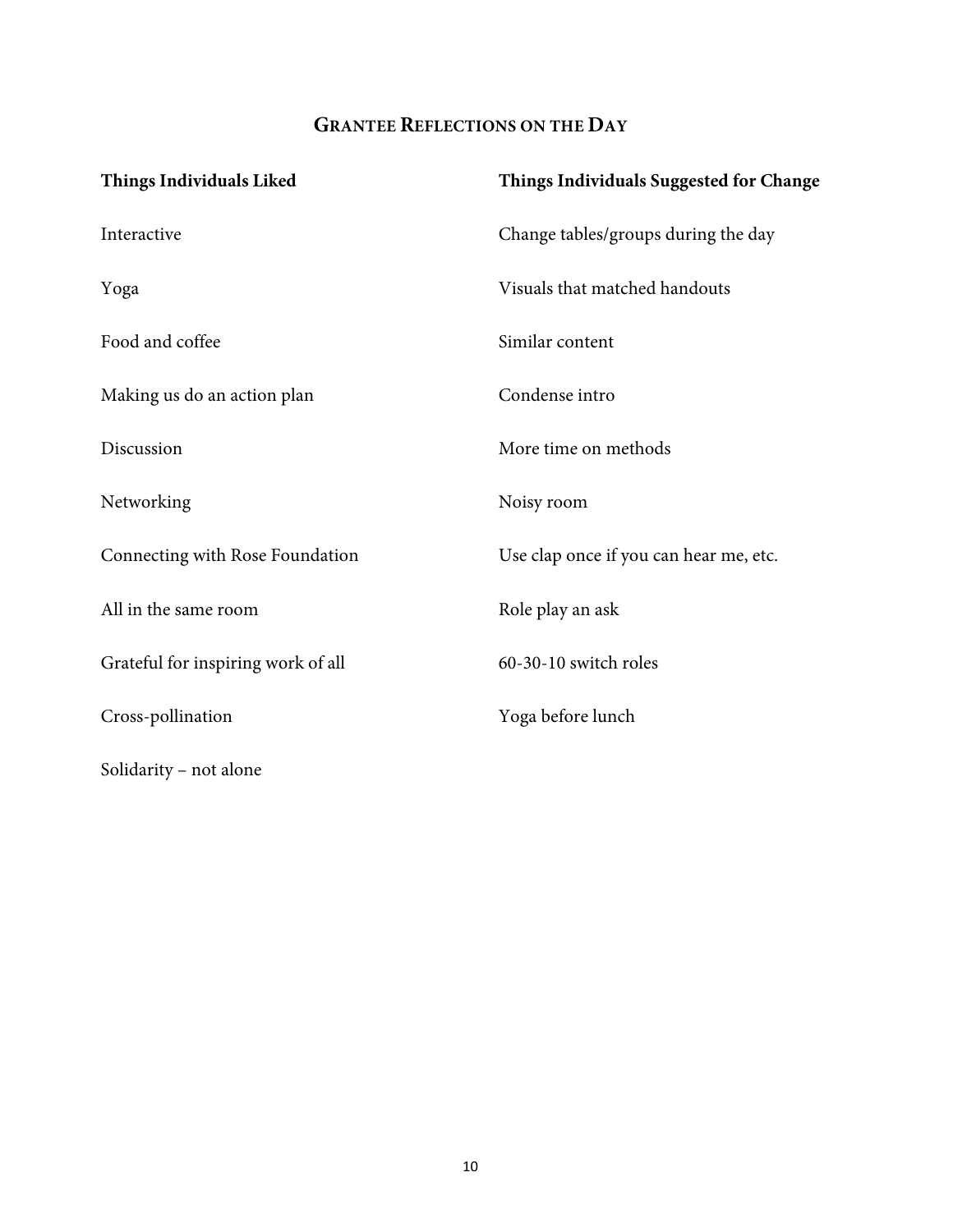# **FULL LIST OF GRANTEES IN ATTENDANCE**

Acta Non Verba: Youth Urban Farm Project All One Ocean Bay Area Coalition for Headwaters Bay Area Health Inequities Initiative (BARHII) California Healthy Nail Salon Collaborative California Hydropower Reform Coalition California Indian Environmental Alliance California Native Grasslands Association California Wildlands Grassroots Fund Central Sierra Environmental Resource Center Citizens for East Shore Parks Community Action Project Community Bike Kitchen Community Food and Justice Coalition Community Garden Network of Sonoma County Ditching Dirty Diesel Collaborative EarthTeam Food Shift Friends of Garrity Creek Green Dragon Farms Greenaction Growing Together Habitat 2020/Environmental Council of Sacramento Indigenous-Permaculture Institute for Conservation Leadership Local Ecology and Agriculture Fremont (LEAF) Mountain Meadow Conservancy

Movement Generation Justice & Ecology Project Occidental Arts & Ecology Center OneFam/Bikes 4 Life Parents for a Safer Environment Paula Lane Action Network PODER Public Officials for Water and Environmental Reform (POWER ) Richmond Trees Sacramento River Preservation Trust Santa Rosa Southeast Greenway Campaign Santa Rosa Southeast Greenway Campaign/Sonoma County Water Coalition School Garden Network of Sonoma County Sebastopol Water Information Group Self-Sustaining Communities Sierra Club California Social Justice Center of Marin Sonoma County Conservation Council Sugar Pine Foundation Sustainable Economies Law Center Sutter Buttes Society Tehipite Chapter, Sierra Club Valley LEAP Waldo Holt San Joaquin Wildlife **Conservancy** Walk Oakland Bike Oakland Washoe Meadows Community Watershed Alliance of Marin/Susan Ives Communications Winning Situation, Inc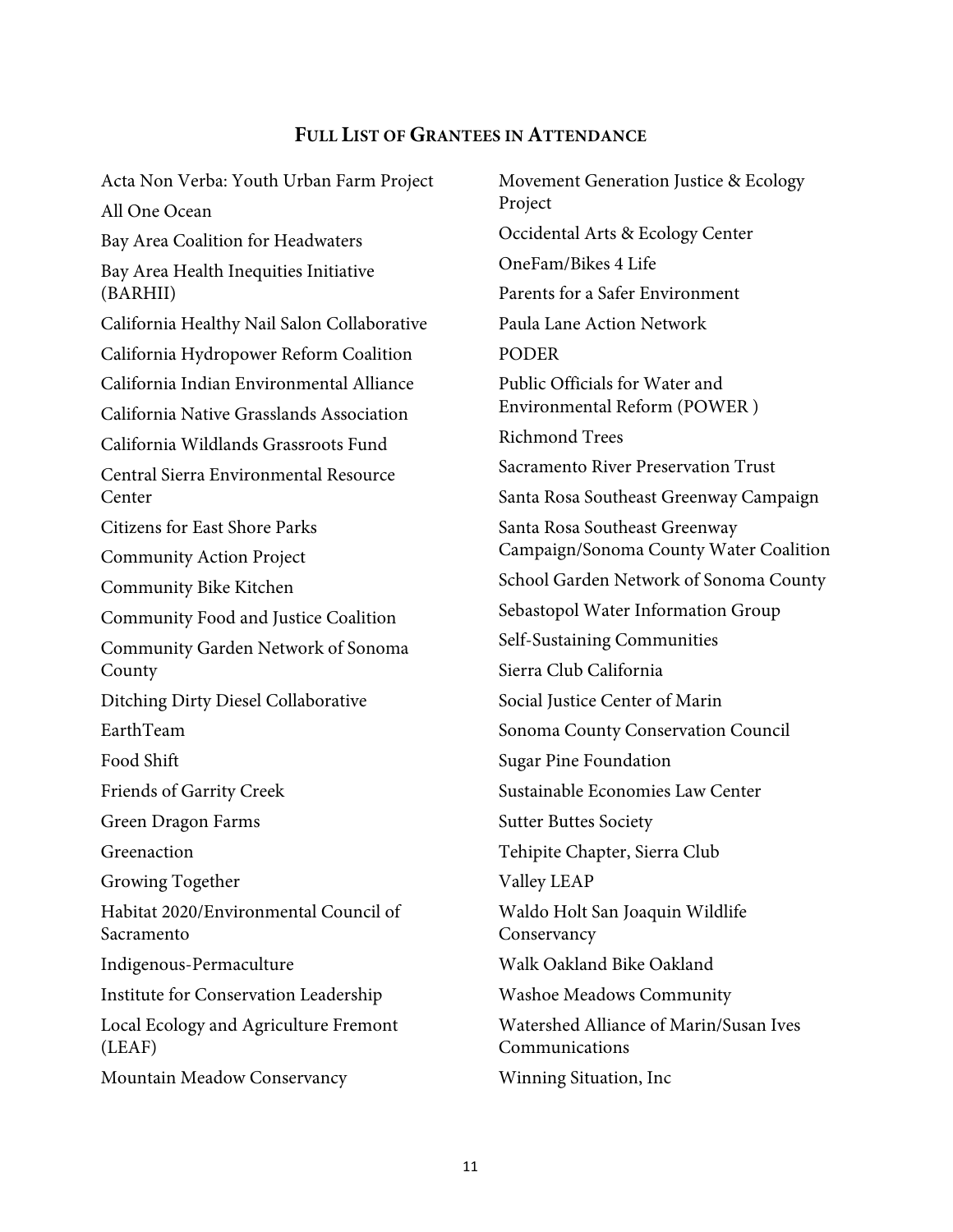# **2014 Grassroots Convening** The Bucks Start Here: Getting Organized to Go For Money

### **Presented by Institute for Conservation Leadership Full Evaluation Results**

#### Please rank the convening as a whole. How useful was the convening to you?

| <b>Answer Choices</b> | Responses | Number of People |
|-----------------------|-----------|------------------|
| Extremely             | 21.88%    |                  |
| <b>Very</b>           | 56.25%    | 18               |
| <b>Moderately</b>     | 15.63%    |                  |
| Somewhat              | 9.38%     |                  |
| <b>Not Useful</b>     | 0.00%     |                  |

#### **Comments:**

- Great to connect with other grassroots environmental groups. Lots of fundraising content and useful materials.
- The information was practical and accessible. I enjoyed interacting and learning from other grassroots activists.
- Just wish we'd had more time to delve more deeply into some of the fundraising methods presented.
- Great people, and interactions. Not so shy as in the past. Everyone warmed up to the exercises, and they turned out to be very useful (they usually do!)
- It was great to reconnect with people and hear about the work they're doing now. The presentations were clear and useful -- and pitched at the pretty much the right level of complexity.
- The way a board needs to think about fundraising with our driving mission reason for joining. The frequent chance to interact at our table so I was not on info input overload. Good venue. Discussing some of the advantages and disadvantages of different fundraising strategies. A chance to meet and hear from some of the Rose Foundation staff.
- Great interaction among attendees; super content
- We are just getting started and this showed us that we do need to get a Board of Directors to help with the fundraising and networking. The house parties sound like great ideas and the face to face asking is a little scary but it does make sense.
- Needed more information from speakers. Too much audience responses that were not helpful.
- One/Fam folks are in the middle of a 4 session grant writing training; it was interesting to hear their perspectives on fundraising generally to place our current work into an overall context. I'll be sharing material with the others.
- It was helpful to hear from some fundraising pros about how to become more effective at securing funds for our organization. I feel that the presenters did a good job of presenting different techniques that our group can try to increase the effectiveness of our fundraising campaigns. Aside from that, just getting to meet and observe all of the folks that were in attendance was inspiring and rewarding.
- Really enjoyed the presentation. I will be able to use a lot of the info.
- More examples of methods instead of talking about them in a broader sense.
- Fundraising is just such an integral part of our work.
- It was inspiring.
- Overall the convening was incredibly well organized, welcoming, and energizing. The presenters were confident and prepared. The food was wonderful, and the Rose Foundation staff radiates. It was excellent to be able to connect to many of them and other funders. The David Brower building was the perfect setting. 1. The material presented got me reviewing what strategies our organization implements effectively for fundraising, and what strategies we could be utilizing more. I came out of the convening with a renewed commitment to better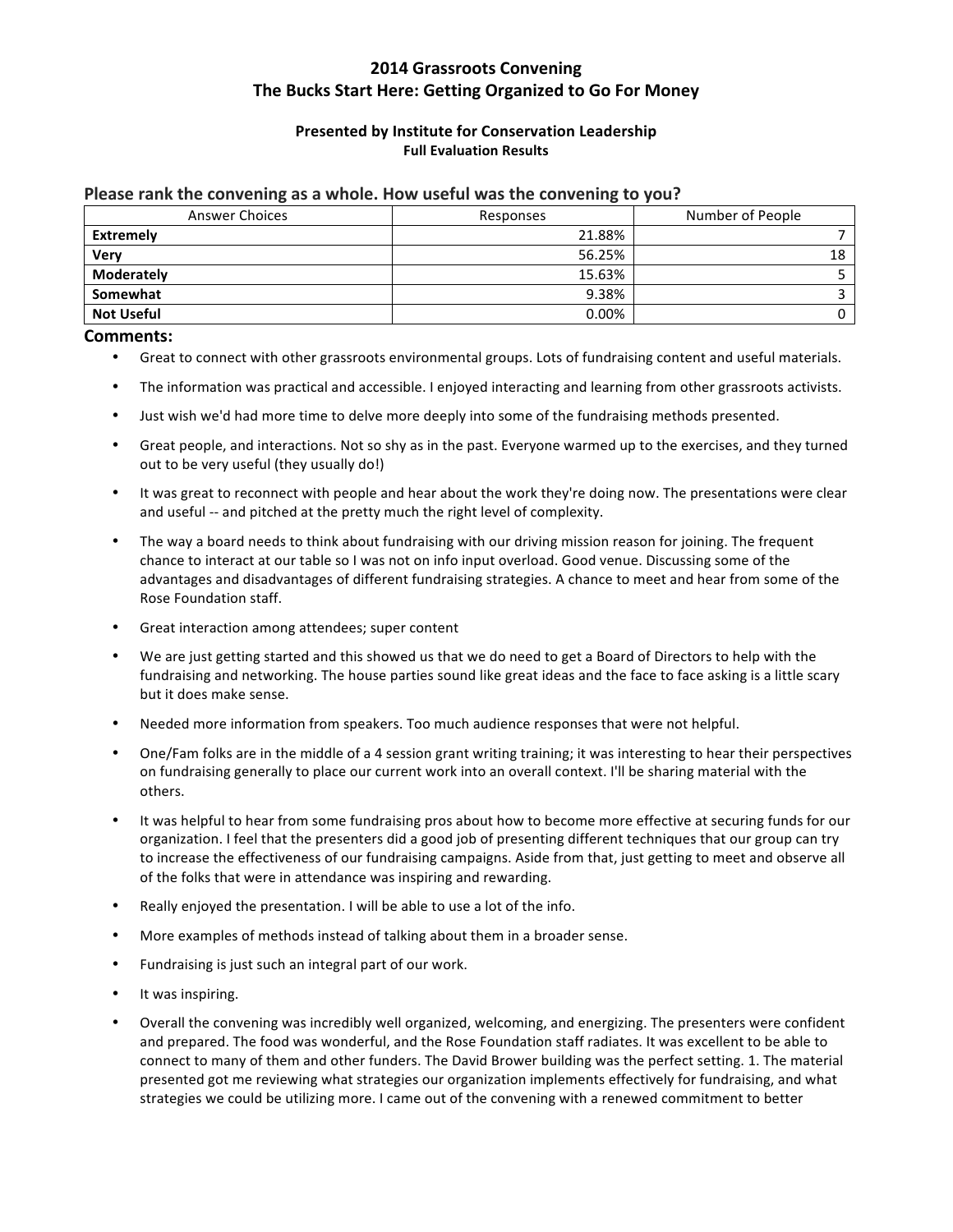#### **Full Evaluation Results**

connect with and cultivate our major donors. What I would have appreciated learning more on was specific techniques we could implement, or in depth detail on some of the topics that were covered with what seemed to me to be a broad brush. 2. The audience was clearly energized, which gave a fun atmosphere to the room. There were times where I felt frustrated for the presenters who kept having to speak over the room and wait for them to pay attention. I would have liked to see someone step up and ask the room to be respectful to the presenters who had traveled all the way from D.C.

- It was helpful primarily in the sense that it reminded me (and probably the rest of us there) of the reality of fundraising. It helped me to focus on the best methods (which I already know) and to make a renewed commitment to move in the direction of identifying, nurturing and asking large donors! It's scary, but it's the only way.
- Our organization has been fortunate that we have a large group of very experienced people in it. It was good to find out that we are doing many of the right things related to fundraising and planning. I picked up some very good ideas and specific suggestions or connections in our topic discussions toward the end of the day. The work sheets are useful and we are bringing them back to our board.
- I am between nonprofits so didn't have many details nor grasp of either's finances.
- The information was too basic for me. I felt that important topics weren't addressed by the experts, rather were discussed in the small groups. Information sharing is great, but most participants lacked experience and expertise, so while these small groups were fun, they were not particularly fruitful.
- Enjoyed sitting at a table with folks as opposed to break out sessions. Having the opportunity to have discussions as a group. Filling out worksheets and working with folks at my table were useful exercises.
- The timing was exactly what we needed
- The subject matter was interesting but the presenters lacked some basic group management skills and spent an excessive amount of time trying to get people's attention back between activities. This took away from their objectives and the overall flow of the day. While their knowledge seemed useful to share, the process of coordinating and facilitating the training was not up to par and took away from content being delivered in a positive way.
- The convening was exceptionally well planned, the facility was excellent, the food was very good, and the opportunity to interact with others was great. But for some reason this year, the lack of respectful behavior by a significant percentage of the attendees resulted in many, many side conversations taking place so loudly and with such a lack of consideration that the lessons and techniques that Peter and Amy were sharing were often drowned out or difficult to fully grasp. It was not a problem of microphones. It was a lack of responsive attention by many of the participants. When Peter or Amy would try to simply get people to pay attention after table discussions, some people just kept conversations going long after the majority were listening to Peter or Amy. It showed that a possible future topic for a convening would be (a) how to have efficient meetings, and (b) using non-profit efforts to set inspiring examples of community behavior (or the lack there of).
- Variety in presentations- different formats exchange of ideas was given enough time for conversation great handouts that can be used by my group it was financial strategic planning without the pain
- I met people doing exciting grass roots environmental work thereby expanding my network so I can figure out where to plug in my talents and where to donate money.

|                   | Great  | Good   | Okay   | <b>Not Very</b><br>Good | <b>Terrible</b> | <b>Total</b> |
|-------------------|--------|--------|--------|-------------------------|-----------------|--------------|
| An opportunity to | 37.50% | 46.88% | 15.63% | $0.00\%$                | $0.00\%$        | ົ<br>ے د     |
| network?          | 12     | 15     | ـ      |                         |                 |              |

### How useful was the Convening for you as: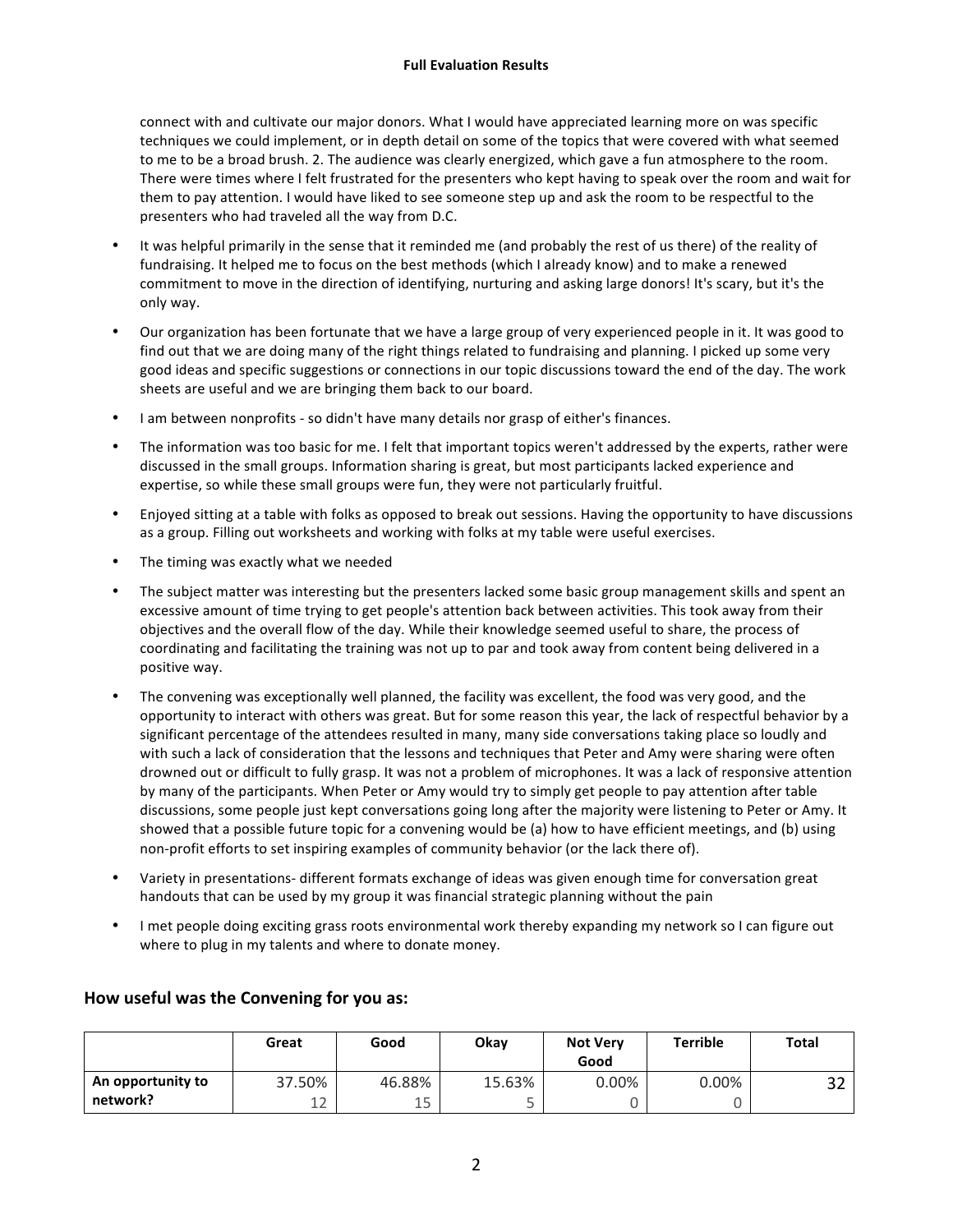| An opportunity to | 59.38% | 25.00% | 9.38% | 6.25%    | $0.00\%$ | 32 |
|-------------------|--------|--------|-------|----------|----------|----|
| learn?            | 19     |        |       |          |          |    |
| An opportunity to | 38.71% | 51.61% | 9.68% | $0.00\%$ | $0.00\%$ | 31 |
| reflect?          | 12     | 16     |       |          |          |    |
| A chance to be    | 53.13% | 34.38% | 9.38% |          | $0.00\%$ | 32 |
| inspired and      | 17     | 11     |       |          |          |    |
| energized?        |        |        |       |          |          |    |

### **Other ways the convening was useful to you or comments:**

- I appreciated the variety of learning styles that were accommodated throughout the day, and enjoyed having a yoga/stretch component in the day. Would have liked to hear more success stories from orgs in the room.
- Our group was able to come up with a good game plan right there and then.
- Great models for fundraising, particularly for organizations that have grown past Grassroots level.
- Team-building
- Left feeling so excited about being a part of a powerful movement
- It was good to hear about other groups experiences and ways of fundraising and getting grants. How you can work with other groups to pool your resources and make money stretch farther.
- The unfortunate reality is that organizations have to spend quite a bit of time and focus on fundraising rather than on delivering program. Getting more effective and efficient allows for more focus on the reason why we do this in the first place.
- It is great to integrate with other non profit groups that are working to bring positive change to their local place. Fortunately one of my board members was able to attend and that gave us an opportunity to brainstorm and to come up with new ideas that we will be working to implement in the near future. I like to hear what other groups are doing to overcome the obstacles that they are presented with.
- I got to sit next to a very successful watershed executive director and that made all the difference. Plus, I got to understand the ubiquitous nature of our own issues and what groups are working on to resolve.
- Receiving the packet, then receiving the email that followed with all the blank documents which we can now use to prepare our plans was very important for me.
- Allowed me to see where gaps in my knowledge and capabilities were.
- Taking back exercises to do with my whole team, including our interns.
- Reminder to balance left and right brain.
- The networking was excellent, and having the long lunch provided for that to happen.
- Loved meeting the Rose Foundation staff it helped make a connection with the supporters of my project Appreciated that you gave participant list by geographic area AND issue.

## **Please rank the early morning sessions: Fundraising = Organizing & Activism and Fundraising Readiness**

|                                | Great  | Good   | Okav  | <b>Not Verv</b> | Terrible | didn't | Total |
|--------------------------------|--------|--------|-------|-----------------|----------|--------|-------|
|                                |        |        |       | Good            |          | attend |       |
| <b>Content of presentation</b> | 15.63% | 68.75% | 6.25% | 6.25%           | 0.00%    | 3.13%  |       |
|                                |        | 22     |       |                 |          |        |       |
| <b>Quality of presentation</b> | 21.88% | 65.63% | 6.25% | 3.13%           | 0.00%    | 3.13%  | 32    |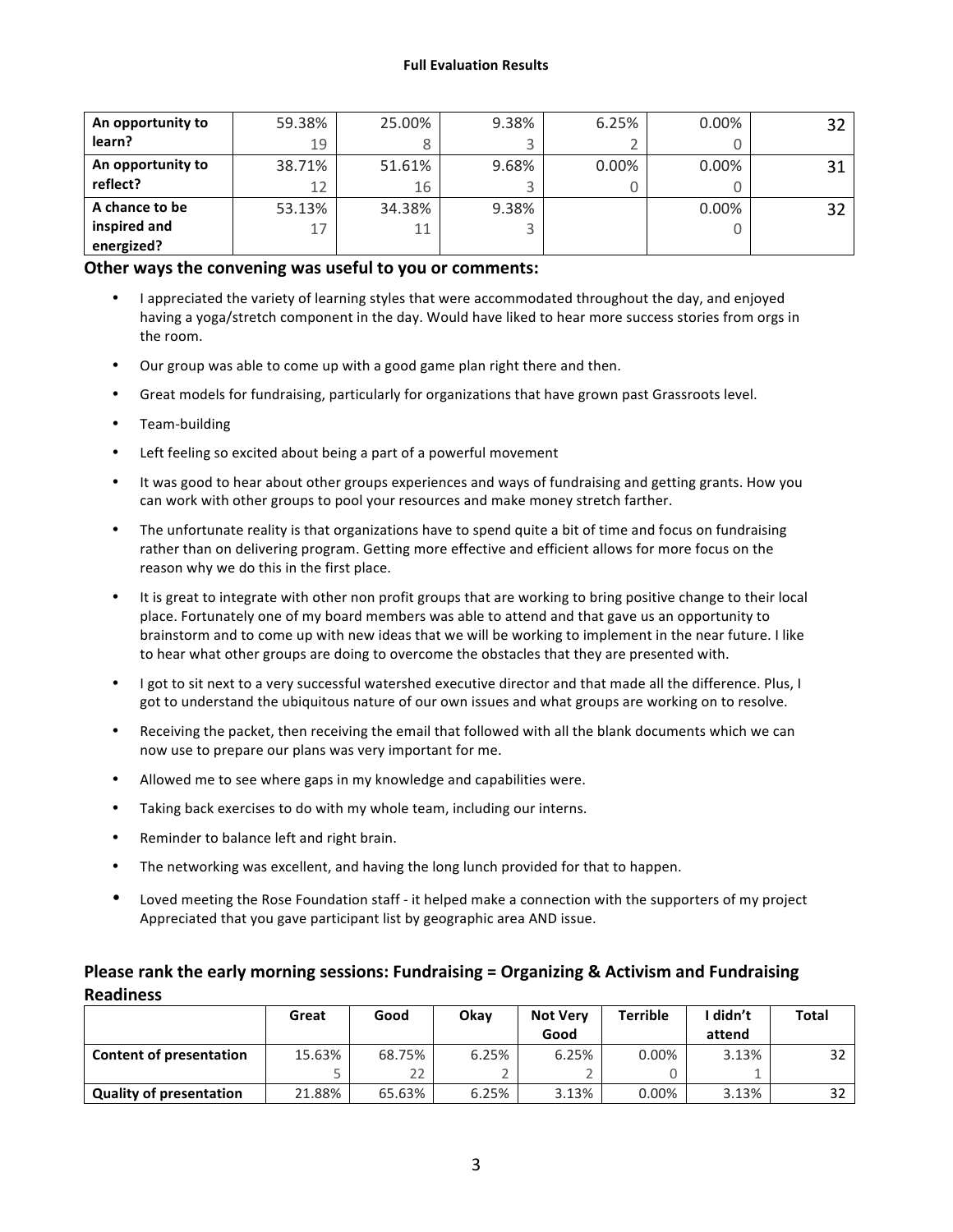#### **Full Evaluation Results**

|                                |        | 21     |        |          |          |       |    |
|--------------------------------|--------|--------|--------|----------|----------|-------|----|
| <b>Relevance of topic to</b>   | 35.48% | 51.61% | 9.68%  | $0.00\%$ | $0.00\%$ | 3.13% | 31 |
| your work                      | 11     | 16     |        |          |          |       |    |
| <b>Quality of audience</b>     | 25.00% | 53.13% | 9.68%  | 9.38%    | $0.00\%$ | 3.13% | 32 |
| participation                  |        | 17     |        |          |          |       |    |
| <b>Quality of Handouts</b>     | 22.58% | 61.29% | 12.90% | 3.23%    | $0.00\%$ | 0.00% | 31 |
| (if any)                       |        | 19     | 4      |          |          |       |    |
| <b>Overall session ranking</b> | 26.67% | 60.00% | 3.33%  | 6.67%    | $0.00\%$ | 3.13% | 30 |
|                                |        | 18     |        |          |          |       |    |

#### **Comments:**

- Would have loved more focus on grassroots fundraising/organizing. Also the presenters knowledge of social media/crowdfunding seemed a bit dated.
- I wish there was more information available to learn more about some of the topics the presenters weren't able to go into. They mentioned making some of these available but I didn't see them in the Dropbox folder and just checked again today (11/6).
- Best part was table introductions. Instructions were a little vague.
- Needed floating mic, which eventually appeared.
- One of the hardest things to plan for in a small organization is the amount of resources, energy that different fundraising approaches will take. How many can a small organization of a half-time staff and busy board do. How to check in and take care of at least minimal potential donor nurturing when the board gets distracted by life. What I think would be helpful is a description of 3 semi-real case studies with different staff sizes, the fundraising choices chosen, the inputs, and the results. Sometimes just deciding how to use limited staff, budget, and board time resources can feel daunting.
- It seemed that they were trying to get a lot of information into a short amount of time and with discussions it made that very hard to do.
- Don't feel speakers knew there subject that well and instructions not adequate
- I have to do more thinking about Major Donor fundraising; regret not going to that afternoon discussion group.
- This session was helpful although I think that it would have been better if there were more opportunities for us (the attendees) to get to know each other and become better integrated. I only was able to work with folks at one table and as a result I did not get to interact with as many folks as I would have liked to.
- I wish more ideas were shared in a big group. Question and answer style
- Could have used better sound control and laser pointer for power point presenters could have used a whistle to call group back together. Working on a case statement now so information was timely

|                                | Great  | Good   | Okay  | <b>Not Verv</b> | <b>Terrible</b> | l didn't | <b>Total</b> |
|--------------------------------|--------|--------|-------|-----------------|-----------------|----------|--------------|
|                                |        |        |       | Good            |                 | attend   |              |
| <b>Content of presentation</b> | 31.25% | 59.38% | 9.38% | $0.00\%$        | $0.00\%$        | $0.00\%$ | 32           |
|                                | 10     | 19     |       |                 |                 |          |              |
| <b>Quality of presentation</b> | 37.50% | 53.13% | 3.13% | 6.25%           | $0.00\%$        | $0.00\%$ | 32           |
|                                | 12     | 17     |       |                 |                 |          |              |
| Relevance of topic to          | 34.38% | 59.38% | 3.13% | 3.13%           | $0.00\%$        | $0.00\%$ | 32           |
| your work                      | 11     | 19     |       |                 |                 |          |              |

### **Please rank the later morning sessions: Fundraising Reasons, Methods and Goals**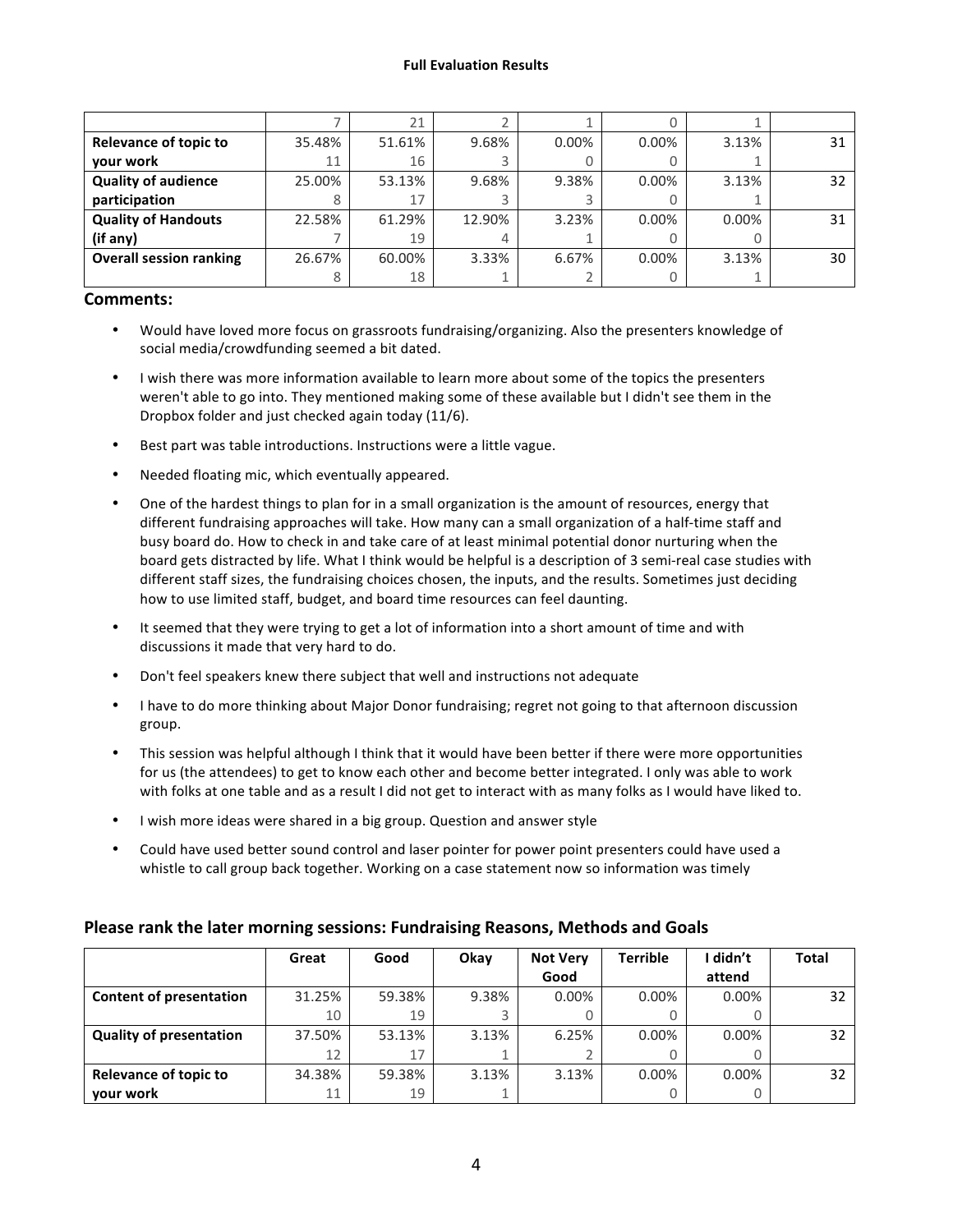#### **Full Evaluation Results**

| <b>Quality of audience</b>     | 25.81% | 54.84% | 16.13% | 3.23% | $0.00\%$ | $0.00\%$ | 31 |
|--------------------------------|--------|--------|--------|-------|----------|----------|----|
| participation                  |        | 17     |        |       |          |          |    |
| <b>Quality of Handouts</b>     | 25.81% | 58.06% | 12.90% | 3.23% | $0.00\%$ | $0.00\%$ | 31 |
| (if any)                       |        | 18     |        |       |          |          |    |
| <b>Overall session ranking</b> | 34.38% | 53.13% | 9.38%  | 3.13% | $0.00\%$ | $0.00\%$ | 32 |
|                                | 11     | 17     |        |       |          |          |    |

### **Comments:**

- Sessions were important to getting participants keen on further interactions during lunch.
- I arrived late to the morning session so I missed quite a lot. The part I attended was quite good.
- I liked the combination of presentation and interactive exercises.
- This portion of the presentation helped me to think about strategies that our group should try in the future.
- Just wish we could have bounced more ideas off of one another.
- The opening remarks were too many and too long. The workshop didn't begin until 10:30. Might the introductions have taken place during the breakfast?
- good, useful chart to indicate what works and what doesn't in an easy to read fashion

|                                | Great  | Good   | Okay   | <b>Not Verv</b> | <b>Terrible</b> | I didn't | <b>Total</b> |
|--------------------------------|--------|--------|--------|-----------------|-----------------|----------|--------------|
|                                |        |        |        | Good            |                 | attend   |              |
| <b>Content of presentation</b> | 33.33% | 50.00% | 10.00% | 3.33%           | $0.00\%$        | 3.33%    | 30           |
|                                | 10     | 15     |        |                 |                 |          |              |
| <b>Quality of presentation</b> | 40.00% | 43.33% | 10.00% | 3.33%           | 0.00%           | 3.33%    | 30           |
|                                | 12     | 13     |        |                 |                 |          |              |
| <b>Relevance of topic to</b>   | 46.43% | 35.71% | 10.71% | 3.57%           | 0.00%           | 3.57%    | 28           |
| your work                      | 13     | 10     |        |                 |                 |          |              |
| <b>Quality of audience</b>     | 30.00% | 43.33% | 16.67% | 3.33%           | 3.33%           | 3.33%    | 30           |
| participation                  | 9      | 13     |        |                 |                 |          |              |
| <b>Quality of Handouts</b>     | 34.62% | 38.46% | 19.23% | 3.85%           | 0.00%           | 3.85%    | 26           |
| (if any)                       | 9      | 10     |        |                 |                 |          |              |
| <b>Overall session ranking</b> | 35.71% | 42.86% | 14.29% | 3.57%           | 0.00%           | 3.57%    | 28           |
|                                | 10     | 12     |        |                 |                 |          |              |

## **Please rank the afternoon session: Fundraising on a Shoestring**

#### **Comments:**

- We didn't end up having enough time in our breakout group to deeply explore these different methods. Would have liked to hear people in the room share their successes with the different methods of fundraising.
- This is the one I've been telling everyone about.
- The one downfall of all the audience participation is that it needs to be better managed in terms of time etc. other wise great.
- I think I got the most out of this one as this is where we are. We are trying to grow and do a good job planting trees but we have to find a happy medium between always planting trees, canvasing and fundraising.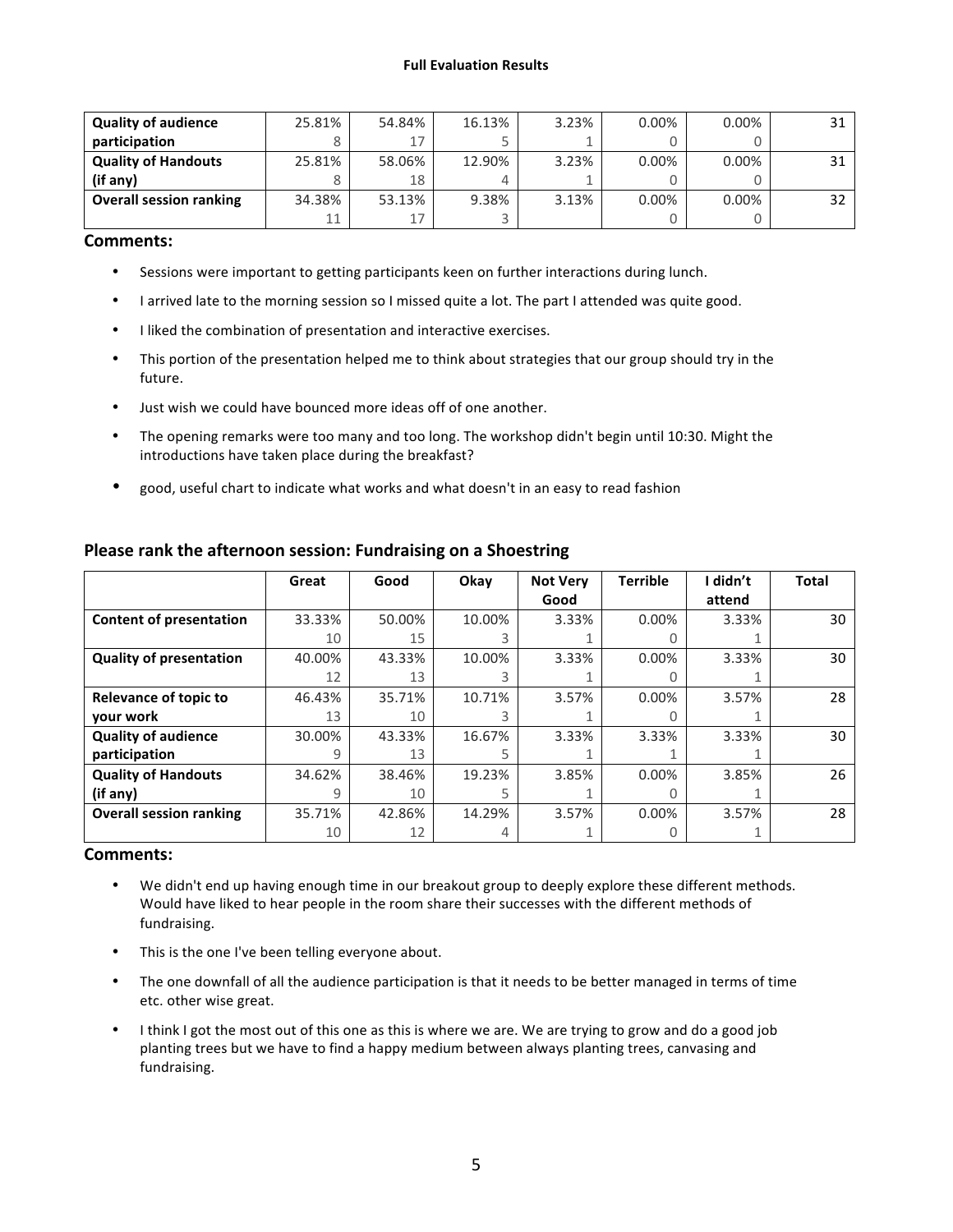- This was relevant to our work and it gave us some good ideas about how we can better leverage our board and volunteers to raise money.
- Looking back, it's a little hard to rate each session differently. I saw the day as a whole and thought there was a logical movement from one topic to the next. Of course, recognizing what we need to do and being a little unsure about how to actually do it creates some anxiety. Also, talking about fundraising is not "fun"
- By the afternoon, the trend towards "at-table" conversations versus focused attention to Peter and Amy had degenerated to the point that Amy had to limit the number of questions taken because she and Peter had a hard time getting through their lessons or getting folks back on task after table discussions. When Peter was trying to get a sense of who would go where for which topics for the peer learning Swap Meet, that was another time when so many conversations were happening that Peter ended up "working through" the situation instead of having participants respectfully engaging with him with full attention.
- Pie chart was excellent idea to get a good visual

|                                | Great  | Good   | Okay   | <b>Not Verv</b> | <b>Terrible</b> | didn't | <b>Total</b> |
|--------------------------------|--------|--------|--------|-----------------|-----------------|--------|--------------|
|                                |        |        |        | Good            |                 | attend |              |
| <b>Relevance of topic to</b>   | 40.00% | 33.33% | 16.67% | $0.00\%$        | $0.00\%$        | 10.00% | 30           |
| your work                      | 12     | 10     |        |                 |                 |        |              |
| Content of peer                | 36.67% | 23.33% | 26.67% | 3.33%           | $0.00\%$        | 10.00% | 30           |
| conversation                   | 11     |        |        |                 |                 |        |              |
| <b>Quality of group</b>        | 30.00% | 36.67% | 23.33% | 0.00%           | $0.00\%$        | 10.00% | 30           |
| participation                  | 9      | 11     |        |                 |                 |        |              |
| <b>Quality of Handouts</b>     | 25.00% | 25.00% | 30.00% | 5.00%           | 0.00%           | 15.00% | 20           |
| (if any)                       |        |        | 6      |                 |                 |        |              |
| <b>Overall session ranking</b> | 32.14% | 32.14% | 21.43% | 3.57%           | 0.00%           | 10.71% | 28           |
|                                | 9      |        |        |                 |                 |        |              |

### **Please rank the Swap Meet peer learning session**

### **Comments:**

- I liked that the topics were selected based on input from participants. I also appreciated the length of these sessions.
- Liked being able to hear other people's problem solving suggestions.
- I didn't understand this session. The groupings were made up of people who all wanted more information about a topic. I expected there to be at least one person in the group who felt they had some expertise to share. It was an interesting conversation and I liked hearing about other organizations' struggles and how they addressed them but someone with expertise to guide the conversation more would have been so helpful.
- Seemed a little difficult to organize at first. I went to a lumped session; suggested during the organizational phase. It was very helpful.
- My session started out wit h very few people but as people joined it got more and more interesting
- There were only 2 of us and we both didn't have a clue of where to look for volunteers to fundraise or to be board members.
- It was my idea, so I wish it had been more fruitful for me. As I mentioned earlier; wish I'd gone to the major donor group.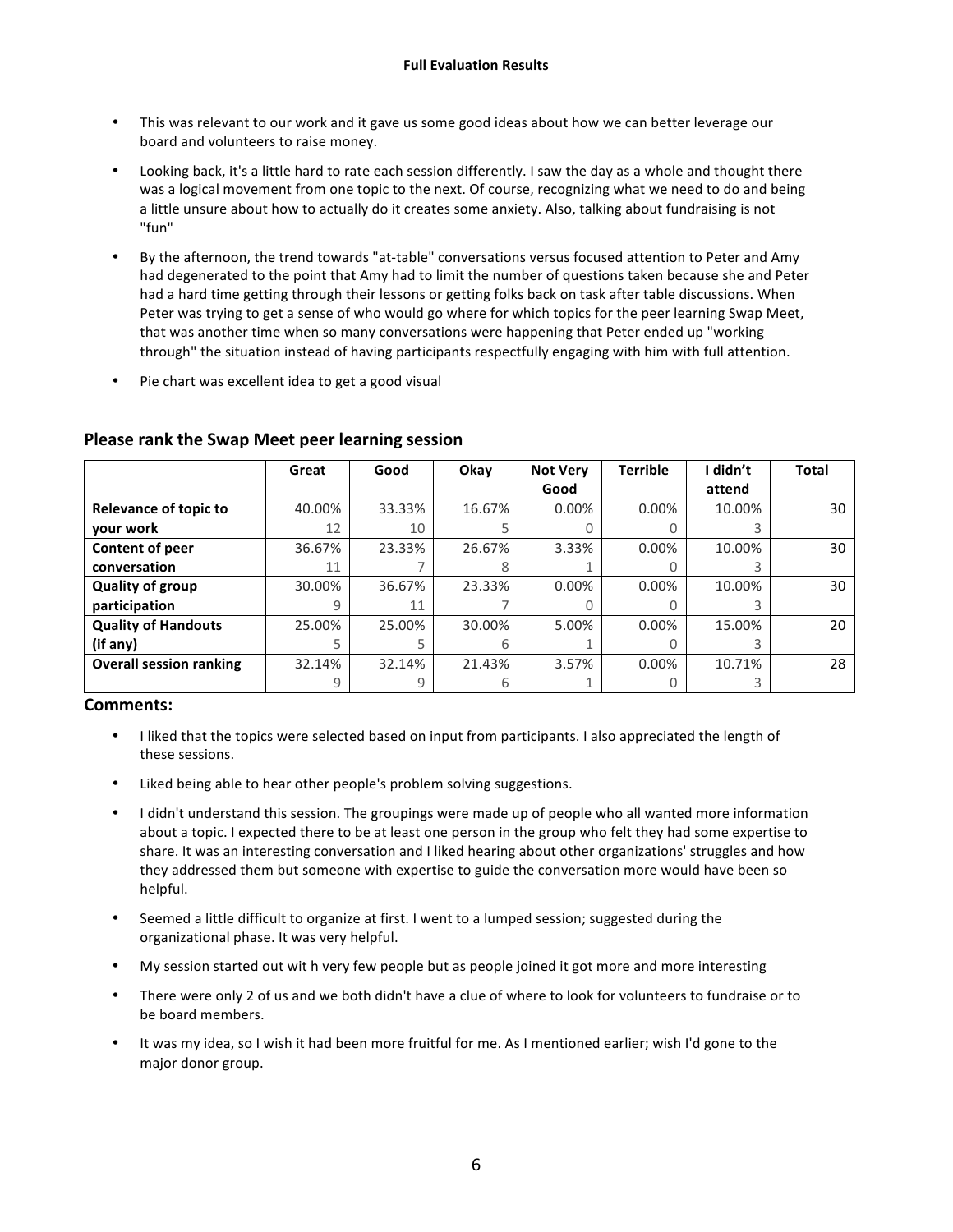- Our breakout session was helpful because it gave us a group of individuals to work with that were grappling with similar issues. That was my favorite part of the session.
- There was no expert on the subject in our group
- Really liked the one on one and that people were more relaxed about sharing in the afternoon.
- This just didn't seem to be very helpful. We're all struggling, especially those of us in rural areas.
- Participants were asked what they wanted to learn, but then these topics were limited to small group discussions. Perhaps the topics once suggested, could be ranked and those that people most wanted to learn about would be discussed by the experts, then perhaps further discussed in peer groups.
- Probably the best part of the day.
- Because of the challenge of rush hour traffic leaving the Bay Area on a Friday afternoon, we left before the Swap Meet at the break out.
- There was confusion about the topic seemed like everyone had a different idea of what was to be discussed. I got a few good ideas from one member of the group but it was not on topic I had planned to discuss. Oh well... Guess we should have appointed a facilitator at the beginning to do a check in and clarify early.

### **Please tell us what you liked most about the convening.**

- Meeting other leaders
- The inspiring fundraising ideas!
- fundraising framework action plan
- The perspective on how little organizations like ours in a poor rural community can raise funds and get projects done in the face of institutionalized resistance.
- Connecting with other people who are thinking about the same kinds of questions
- audience/peer participation; presenters ability to answer q&a; yoga (before lunch); lunch
- not too much, not too little content, inspiring, interactions
- Time away from to do lists to reflect
- interaction among attendees
- Networking
- Integration with people, location, socializing, coffee and food
- Networking
- networking to seek better direction and inspiration to refocus goals and useful volunteer and grant energy
- The building
- Learning new things, mingling
- Group of dedicated souls
- getting the handouts which will be useful as we start our new approach.
- Timeliness of the topic for the sessions
- The sharing of examples from the audience for the topics.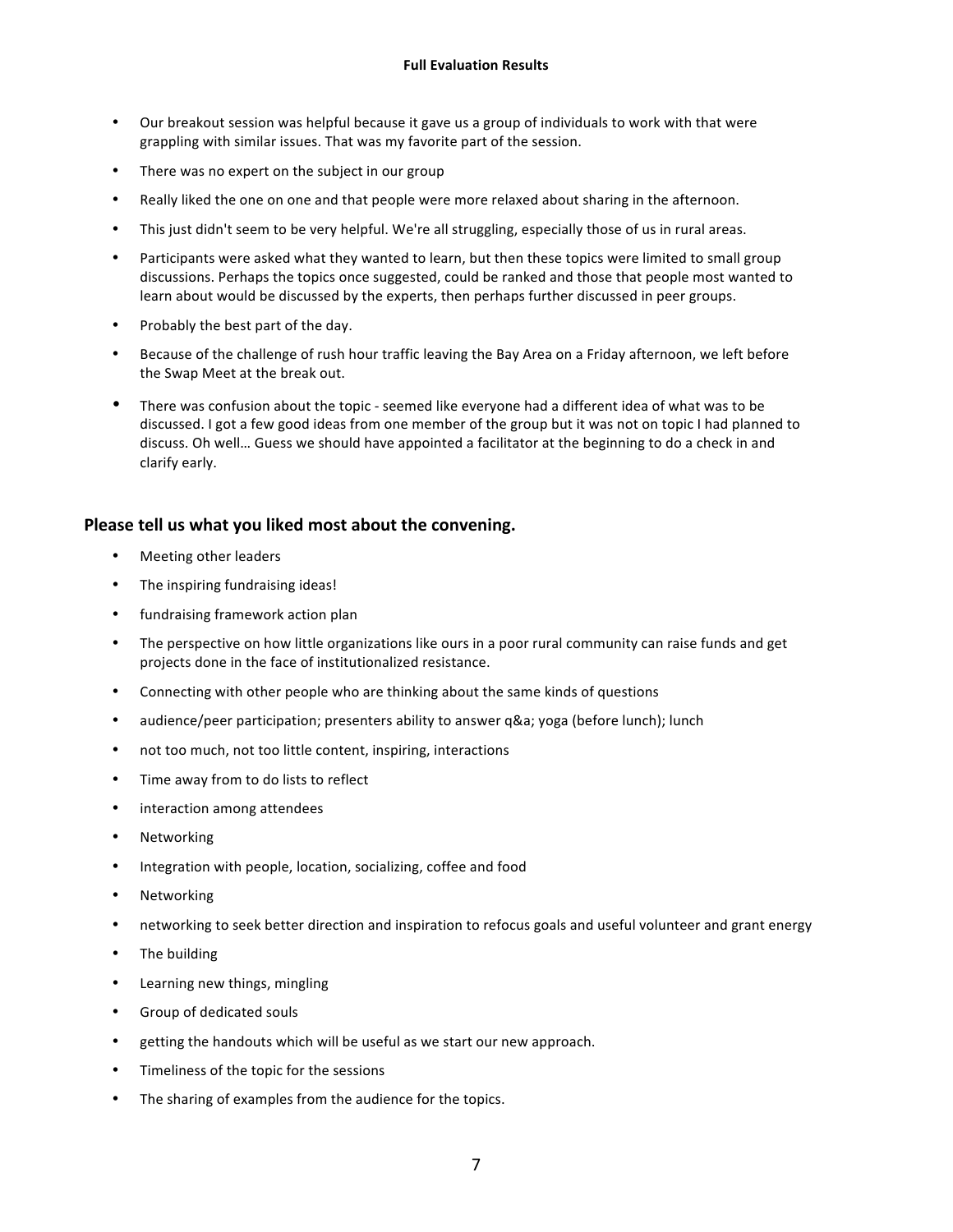- Interactivity
- Swap Meet
- Getting together with many inspiring grantees and working on a start to a clear action plan for fundraising.
- Energy and involvement of participants
- The chance to network.
- extremely well planned, well organized, and appropriately located
- Quality of the entire day- material covered, excellence of participants and presenters, care & concern of the Rose Foundation staff
- Group Dynamics; presentations involved audience

### **Please tell us what you liked the least about the convening.**

- Presenters -- I thought they were good, but could have been better (perhaps with more culturally relevance for our group)
- Swap Meet
- video taping
- Not tight enough control of group sessions. always tough to do.
- a little more peer-to-peer time; change tables at least once
- nothing comes to mind
- Disposable eating materials
- fairly basic content
- hm... can't think of anything
- Parts of the workshop seemed like they did not facilitate group engagement
- house party concepts
- I missed the yoga session.
- Not enough time to do reverse of exercise RE: Mission
- swap meet
- I was pretty confused by the names used in this survey and which worksheet goes with which topic.
- Speakers talked a lot and seemed diffused. I'm not sure what I came away with. Room was very noisy.
- The introduction was too long
- Too much time taken up with setting the stage in the morning.
- The presenters and the loud room. It was very challenging to hear in the group activities and the presenters did very little to stop extended group chatting sessions between activities.
- the lack of someone giving a compelling request to participants to give 100% attention and respect to presenters so that those who were interested in learning could gain the most possible.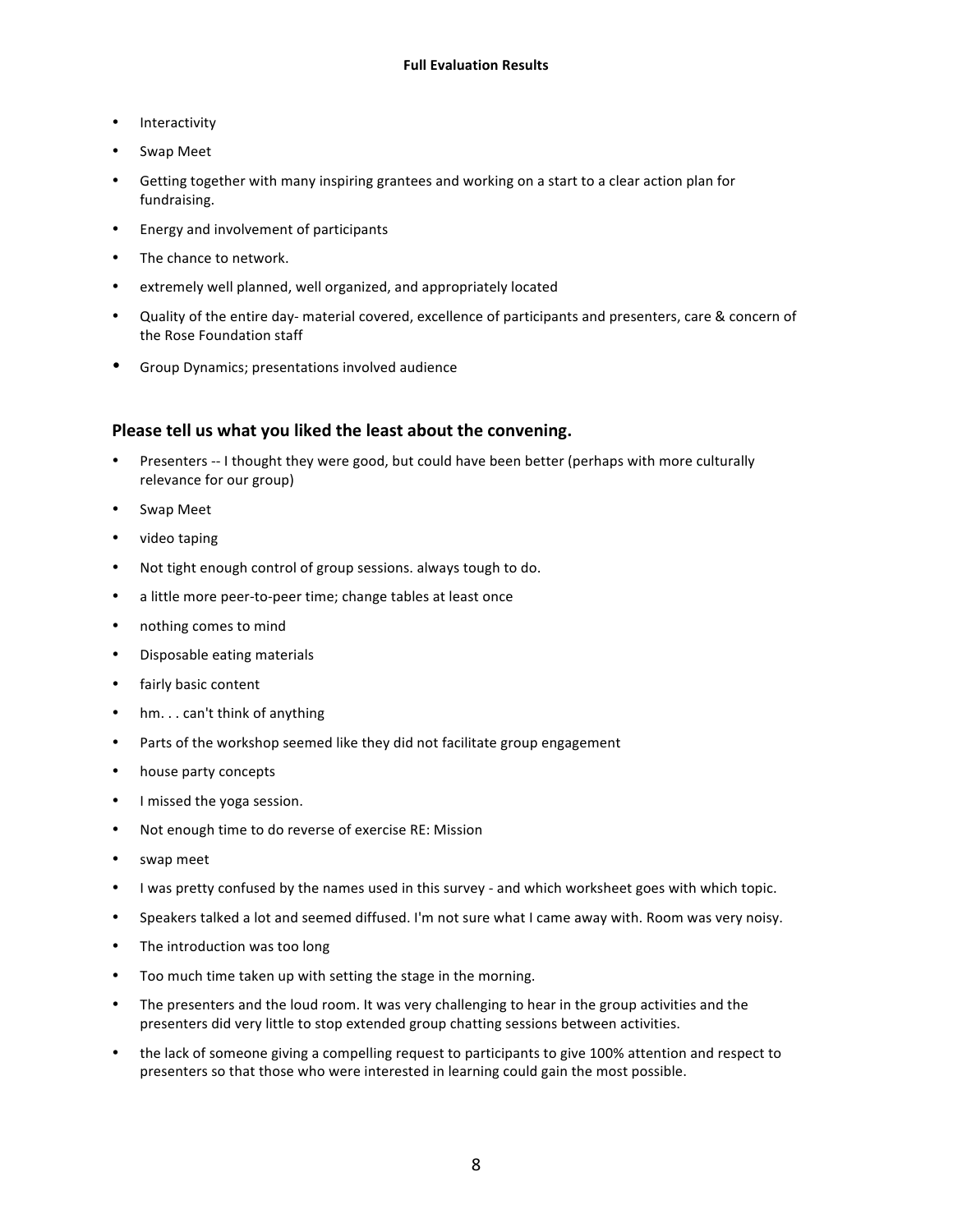- Longing to get to know some of the participants better who had interesting thing to say but not opportunity to sit down and talk to so many!
- hard to hear speakers in audience and people at my table due to acoustics; sometimes hard to hear presenters

|                          | Great  | Good   | Okay  | <b>Not Very</b> | Terrible         | <b>Total</b> |
|--------------------------|--------|--------|-------|-----------------|------------------|--------------|
|                          |        |        |       | Good            |                  |              |
| How was the registration | 90.32% | 9.68%  | 0.00% | 0.00%           | $0.00\%$         | 31           |
| process?                 | 28     | 3      |       |                 | O                |              |
| Was the Brower Center a  | 78.13% | 15.63% | 0.00% | 6.25%           | $0.00\%$         | 32           |
| good meeting space?      | 25     |        |       |                 | $\left( \right)$ |              |
| Is Berkeley a good       | 75.00% | 21.88% | 3.13% | 0.00%           | $0.00\%$         | 32           |
| meeting location?        | 24     |        |       |                 | O                |              |
| How was the food?        | 81.25% | 18.75% | 0.00% | $0.00\%$        | 0.00%            | 32           |
|                          | 26     | 6      |       |                 | O                |              |

### **Please rank the following:**

## **Please Describe: What is the one thing you hope to accomplish, change or do as a result of attending this convening?**

- make money for our organization
- Develop and implement our Major Donor campaign.
- As an intern I was looking to gain knowledge about how non-profits differ in fundraising and networking
- We went out and organized a group of citizens to bring the community together to support a program to bring environmentally-minded visitors to our region and increase the tourist business in a way that gets the business community invested in keeping the quality of our environment high.
- Brower is too acoustically live for group discussions. I could hardly hear what the person next to me was saying. Rooms we were in need acoustic tiles on walls and ceilings to absorb all the reflected sound.
- One of the coalitions I work in will be doing some direct individual donor fundraising
- More attention to large donors/donations -- but don't underestimate events & mass mailings.
- diving in more with the fundraising plan from the day, thin it down a little to make it more doable.
- Involve our board more
- Be more confident in my fundraising ability; appreciate our internal fundraising strengths
- Growing as a group and getting a board to support what we are doing/
- Most important message is know your donors before requesting funds from them
- Had a good conversation about membership with another CLP person; want to carry that forward at One/Fam. Also need to think about the major donor issue.
- I hope to be able to find some new board members that will bring new energy to our group.
- Building membership
- Acquire a major donor
- Make an "ask!"
- I would like more success in obtaining grants!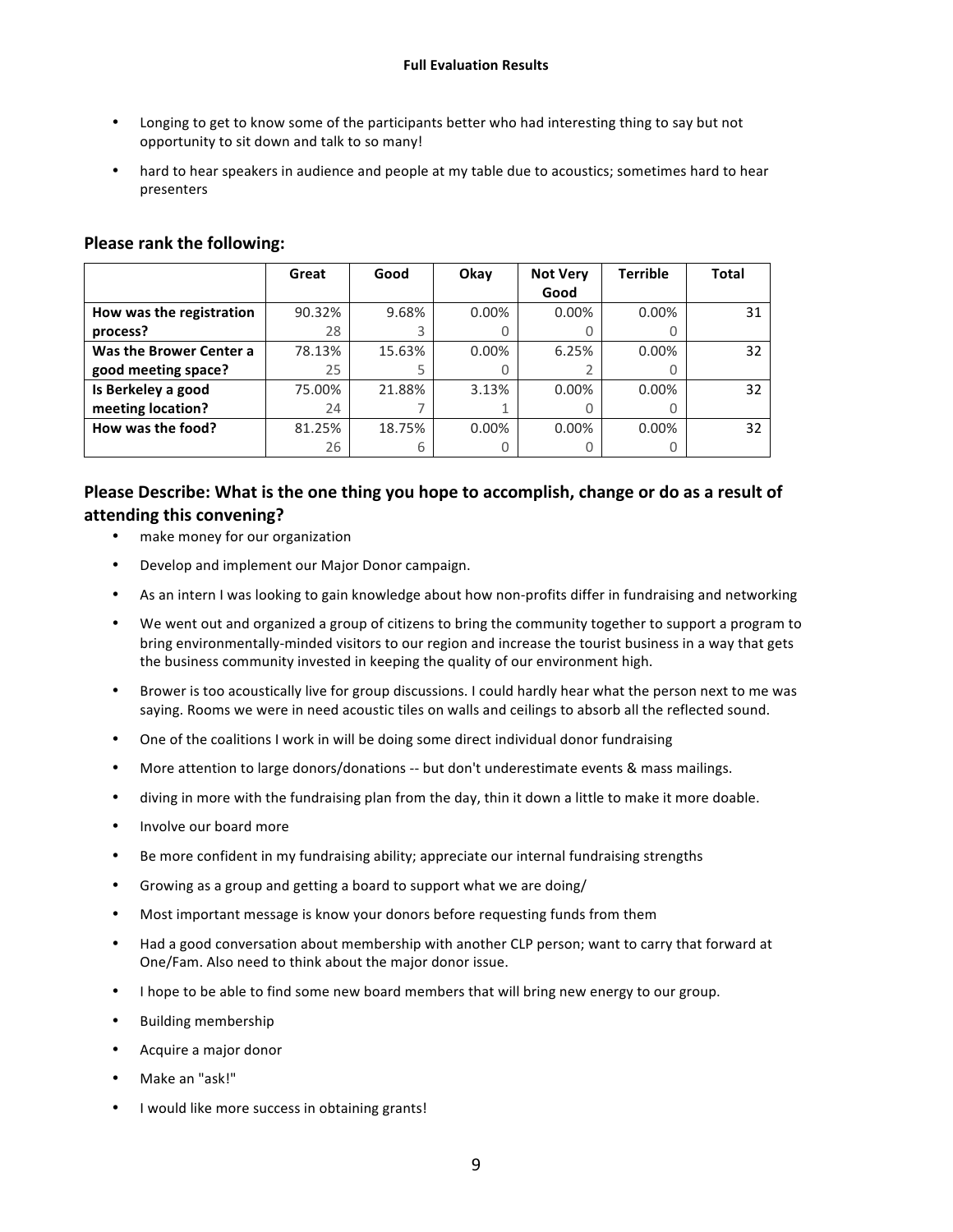- Get our steering committee more involved in fundraising with the organization.
- Working with our steering committee to plan and stick with our fundraising goals.
- power map our prospective major donors
- We will take lessons tied to fundraising and better organize, strategize, and measure success based on lessons from Amy and Peter.
- Concentrate time on large donor development and divert time & energy from the mailing/phonathon.
- I will partner with 2 of the organizations from the conference.
- The logistics were all fantastic. Thanks!

#### **Help us envision the 2015 Convening**

#### Topics to be covered?

- Fundraising is always good; collaboration; story telling
- more on fund raising and organizing communities for action
- Various Roles of Boards of Directors models
- It's been great to have trainings on communication and fundraising -- which are always challenges for every organization. If there's any thought to go in a different direction, how about something on advocacy strategies that work for grassroots organizations, or on community-based research?
- wildlife habitat conservation; riparian forests
- the fundraising process, decision making with existing resources, how long it took, bumps and wins, etc.
- messaging
- **Recruiting Volunteers**
- Developing a strong Board; Branding
- Storytelling, crafting media content, public engagement
- grant writing tips
- Big group discussions
- How to encourage staff, BOD, partners and volunteers do what they promise to do?
- Part of it like the shares Separated by issues facing Watershed Groups; Social; Food Justice
- Assuming that many groups will return next year, perhaps have a format in which people can describe the work they did as a result of attending the 2014 Convening.
- getting the most out of volunteers, leadership for accomplishing tasks
- cultivating donors, managing information, designing campaigns, the interrelationship of programs, communications, fundraising
- Making the in person ask, Donor databases,
- Facilitative Leadership Interaction Associates in S.F. a number of years ago provided a great course in planning meetings, running meetings, strategizing actions, designing pathways to achieving the actions, and enhancing the capacity of the organization's staff, board, and members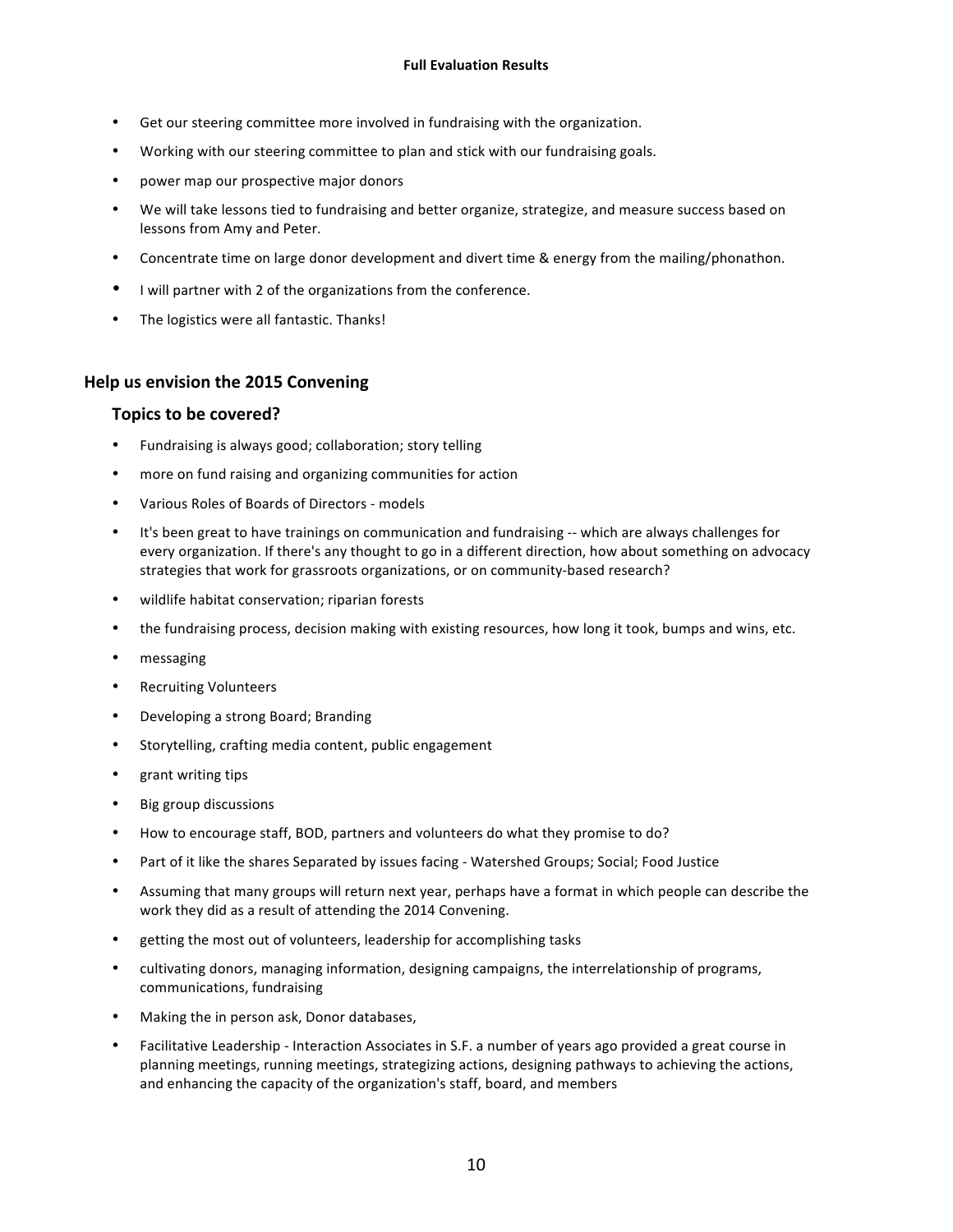• volunteer recruiting & management, grant & foundation research

### **Alternative Format?**

- I liked the format.
- It has worked 2 years in a row for me.
- have at least some outside?
- this was good. one day, interaction
- Same
- More interaction with participants
- As I mentioned in the session, I would like the handouts to be indexed to the overall process. So we could easily review the data a few weeks later without confusion.
- Enjoyed the tables. Enjoyed the swap meet.
- I thought the format was great.
- I thought this format was great

### Location for next year?

- David Brower Center
- oakland, palo alto
- Sacramento is a shorter drive for me
- No opinion
- Stockton
- like the bay area and this venue
- Same
- Tahoe? Davis?
- Berkeley
- Same
- Sacramento is nice and central
- not important to me...just no further away (130 mi.)
- Berkeley/Oakland/ San Francisco
- I'm fine if it is at the David Brower building again.
- Location was good, but room was too noisy for the small group interactions.
- Somewhere with free parking.
- East Bay
- N. California
- Sacramento is excellent, but Berkeley is excellent, too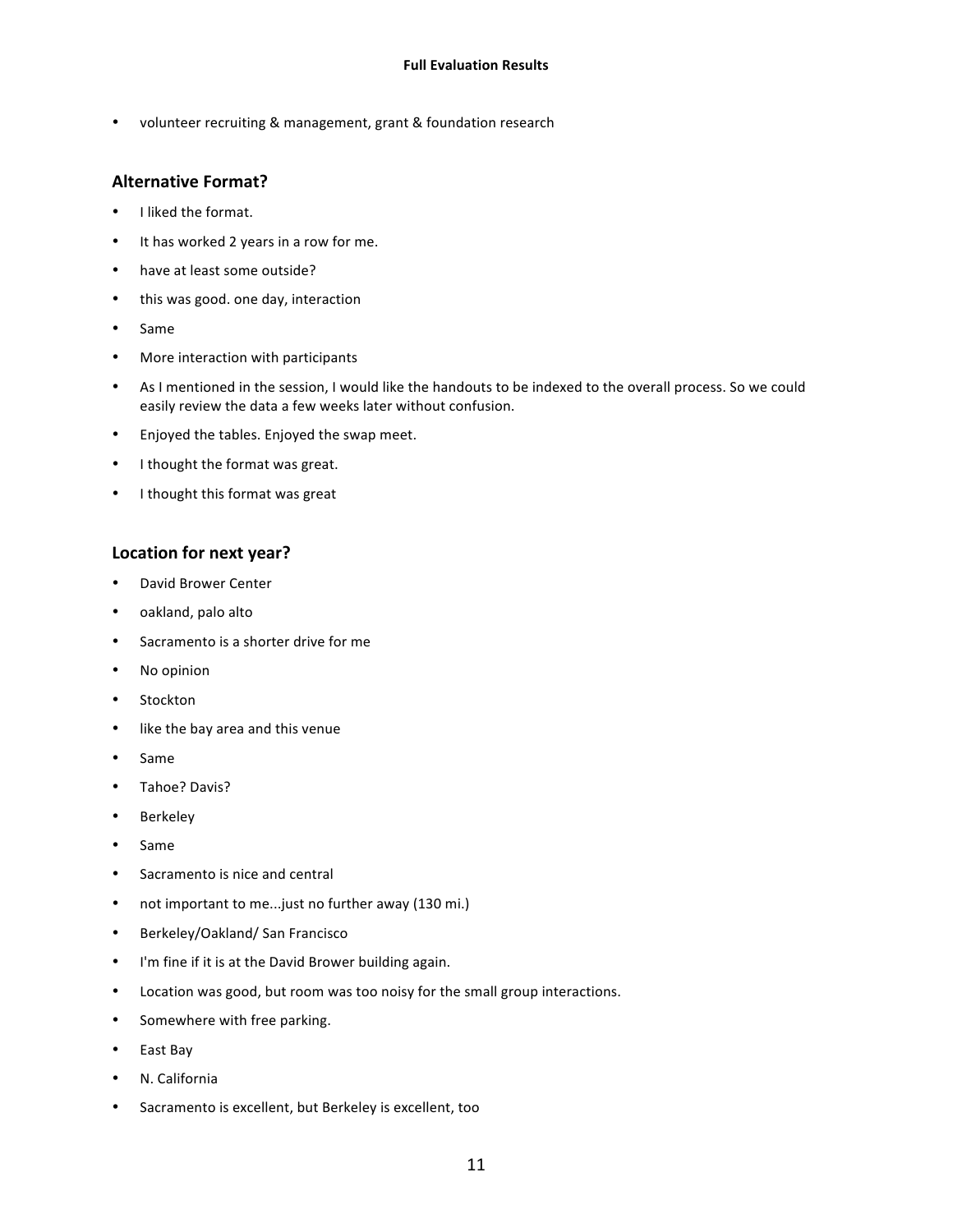doesn't matter to me though I like Berkeley/Oakland- convenient

#### How can we make it better next year?

- Change Swap Meet section and be sure to post all the handouts promised during the day.
- more active training, less lecturing
- Preassign seats so groups are split up???
- nothing comes to mind, maybe looking at the social networking and crowdsoucing a little, what has worked so far
- various grades?
- Larger meeting Room
- Dance party
- More interaction
- More idea exchange
- More brainstorming in groups, sharing what worked and what didn't, less theory
- Allow like purposed groups to convene.
- Was sorry to "overlook" the yoga. Offer the yoga before lunch
- Make sure everyone is paying attention at the same time, use a bell or some noise to gain attention. Could get more done by saving time.
- Really lay out participant behavior expectations clearly and reaffirm if needed
- I honestly am not sure it was great. Perhaps a bit less time in the morning for intros, etc. It's nice to give recognitions and meet the folks doing all the work but time is scarce!

### **Would you be interested in attending online webinars in addition to the 2015 Convening?**

- $12 + Yes$
- $5 -$ Maybe
- $\bullet$  1 No
- For us rural folks internet consistency is always a problem (it was down most of the morning today)
- I think these may already exist from other trainers
- If I am available
- not sure...have never participated in one. Might feel a little overwhelming.
- perhaps I have found them to be interesting when I have done them.

#### **Any other comments?**

The yoga session was a great idea although I'd do it before lunch. I was too full to do the whole session but loved the chair yoga.